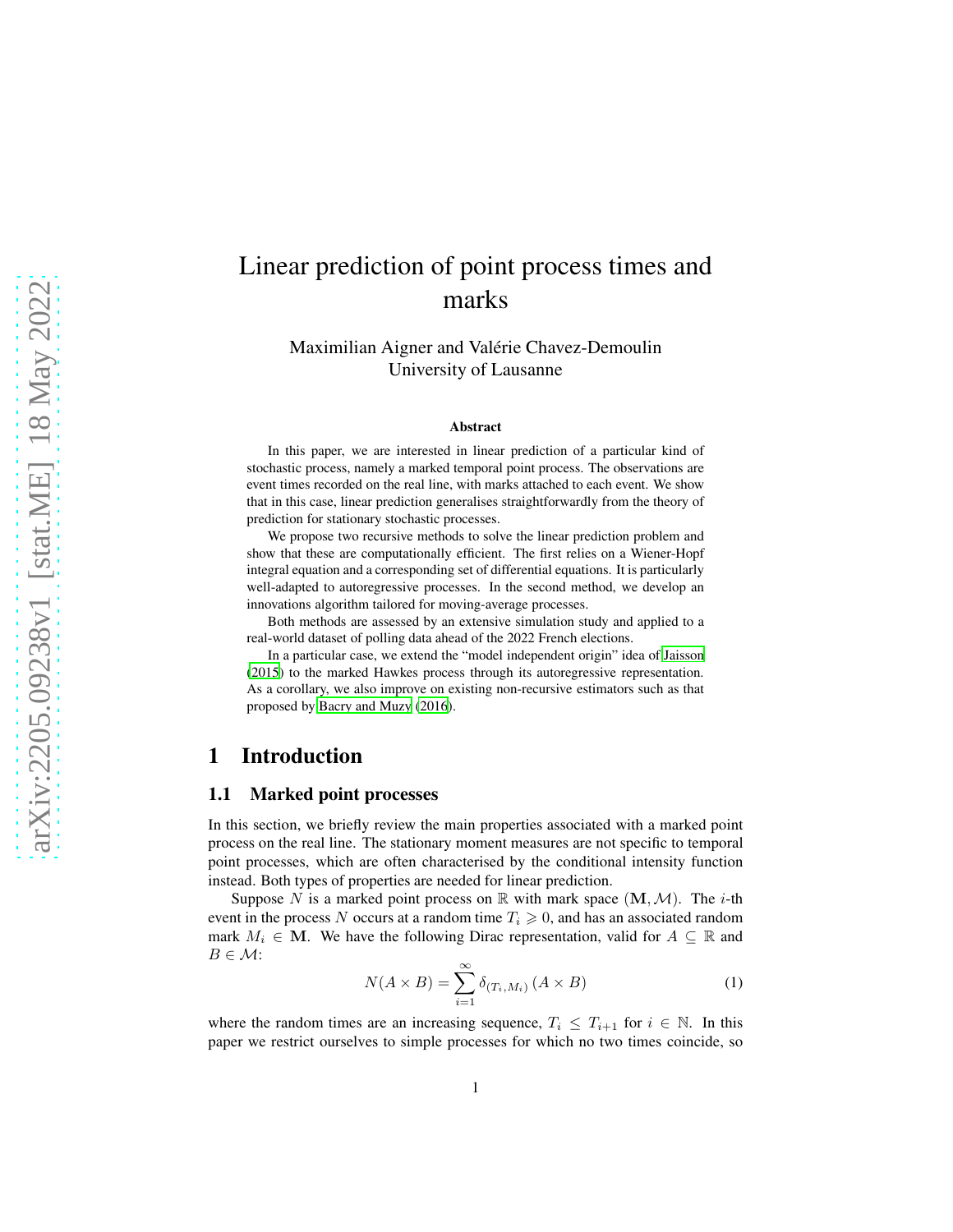that  $T_i < T_{i+1}$ .

Let  $\mathcal{H}_t$  be the joint internal history of times and marks up to but not including time  $t$ , that is,

$$
\mathcal{H}_t = \sigma\left(\left\{N((a,b)\times B \middle| a, b < t, B \in \mathcal{M}\right\}\right)
$$

The internal history process  $\mathcal{H}_t$  represents the observations about N that are known at time t. We suppose that  $N(t)$  admits an  $\mathcal{H}_t$ -compensator, that is, a stochastic process Λ verifying

<span id="page-1-0"></span>
$$
\mathbb{E}\bigg[N\Big((a,b)\times M\Big)\bigg|\mathcal{H}_a\bigg]=\Lambda\big((a,b)\times M\big).
$$
 (2)

for every  $a < b$  and  $M \in \mathcal{M}$ . The above formula defines  $\Lambda$  as a conditional mean measure of the process. It is a "smoothing" formula in the sense that integrals with respect to the pure jump process  $N$  can be replaced, in expectation, by integrals with respect to the (usually) smoother process  $\Lambda$ .

In the simplest case, when  $N$  is an unmarked Poisson process with deterministic intensity  $\lambda(t)$ , we have simply  $\Lambda(t) = \int_0^t \lambda(s) ds$ . More generally, if  $\Lambda$  is absolutely continuous with respect to its first argument, then it admits a density  $\lambda(t, d\mu)$ , and for any  $M \in \mathcal{M}$  the equation [\(2\)](#page-1-0) implies the simpler formula

$$
\mathbb{E}\bigg[N\Big((a,b)\times M\Big)\bigg|\,\mathcal{H}_a\bigg]=\int_a^b\int_M \lambda(t,\mathrm{d}\mu)\,\mathrm{d}t.
$$

where  $\lambda(t, \mu)$  is a random function of  $\mathcal{H}_t$  for every  $\mu$ .

If we disregard the marks, what remains is the ground process  $\overline{N}(t) = N([0, t) \times M)$ , for which a conditional intensity is given by

$$
\bar{\lambda}(t) = \int_{\mathbf{M}} \lambda(t, \mathrm{d}\mu).
$$

We note also that in many applications the marked conditional intensity is taken to be separable, namely

$$
\lambda(t, \mathrm{d}\mu) = \bar{\lambda}(t) F_t(\mathrm{d}\mu)
$$

where  $F_t$  is a fixed (not random) measure for every t. In this situation the past marks can influence the conditional intensity in the present, but the future marks depend only on time and not on the process history. The simplest case has  $F_t \equiv F$  for every t, in which case marks are i.i.d. according to  $F$ .

In the sequel, we will use second-order properties of the point process as well as the concept of stationarity. We briefly present these notions in our context. Suppose that  $N$  is a square-integrable point process so that

$$
\mathbb{E}\left[N(t,B)\right]<+\infty,\quad \mathbb{E}\left[N(t,B)^2\right]<+\infty.
$$

The mean or first moment measure of  $N$  is the unique deterministic measure  $M_1$ on  $\mathbb{R} \times M$  which satisfies

<span id="page-1-1"></span>
$$
\mathbb{E}\left[\iint f(t,\mu)N(\mathrm{d}t,\mathrm{d}\mu)\right] = \iint f(t,\mu)\,M_1(\mathrm{d}t,\mathrm{d}\mu) \tag{3}
$$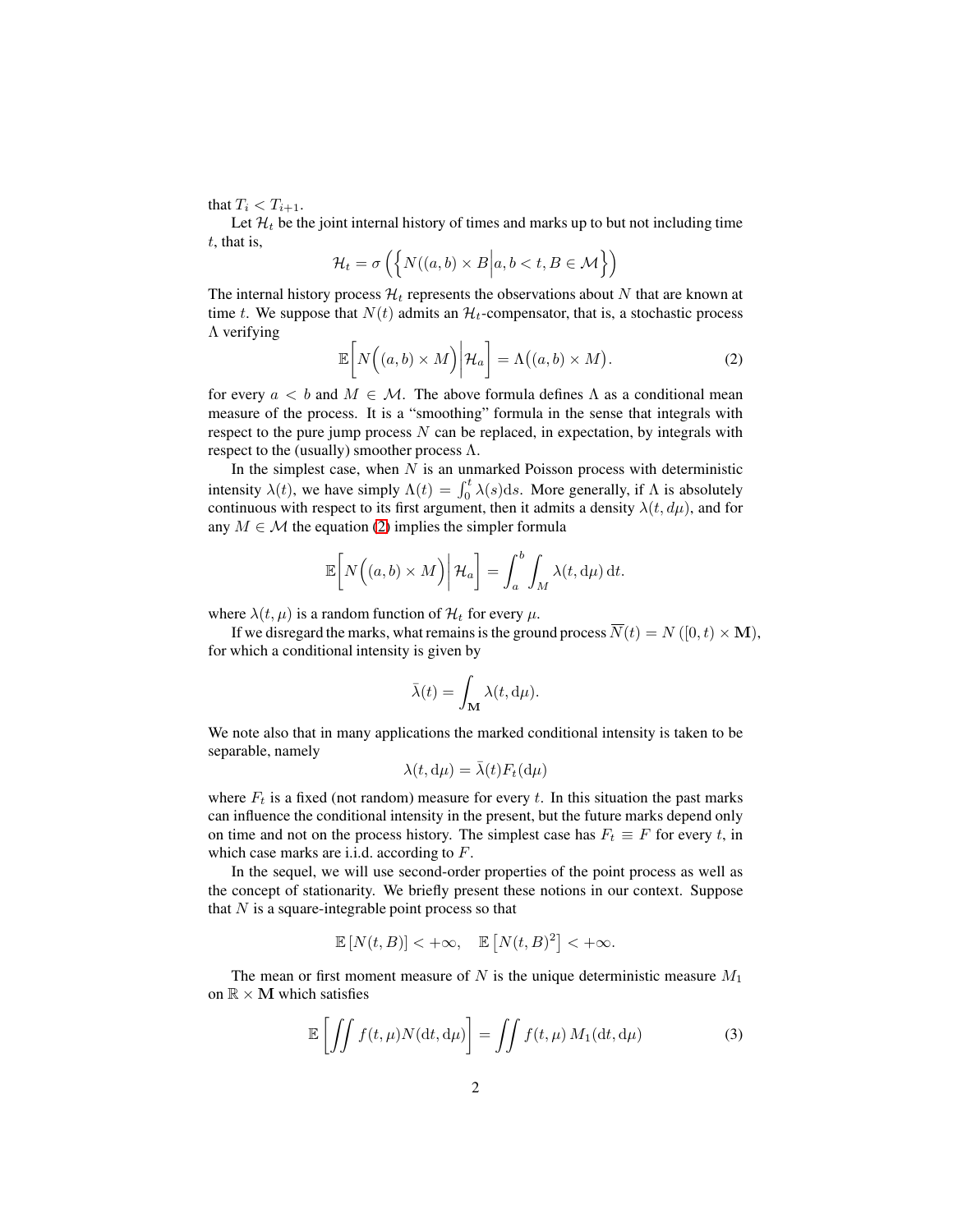for all functions f which are continuous with compact support. A shorthand version of [\(3\)](#page-1-1) is written

$$
\mathbb{E}\left[N(\mathrm{d}t,\mathrm{d}\mu)\right] = M_1(\mathrm{d}t,\mathrm{d}\mu).
$$

The second-order measure  $M_2$  is the unique measure satisfying

$$
\mathbb{E}[N(\mathrm{d}t_1, \mathrm{d}\mu_1)N(\mathrm{d}t_2, \mathrm{d}\mu_2)] = M_2(\mathrm{d}t_1, \mathrm{d}t_2, \mathrm{d}\mu_1, \mathrm{d}\mu_2)
$$

which is made formal by integrating both sides against the product of two continuous functions with compact support. Finally, the covariance measure is defined as

$$
C(\mathrm{d}t_1, \mathrm{d}t_2, \mathrm{d}\mu_1, \mathrm{d}\mu_2) = M_2(\mathrm{d}t_1, \mathrm{d}t_2, \mathrm{d}\mu_1, \mathrm{d}\mu_2) - M_1(\mathrm{d}t_1, \mathrm{d}\mu_1)M_1(\mathrm{d}t_2, \mathrm{d}\mu_2).
$$

which can be made formal in the same way.

Each of the measures  $M_1$  and  $M_2$  represent expected behaviour of the pure jump process N, and are often much more regular. In particular, they may admit densities with respect to time which we denote  $m_1, m_2$ :

$$
M_1(\mathrm{d}t, B) = m_1(t, B) \mathrm{d}t
$$
  $M_2(\mathrm{d}t, \mathrm{d}s, B_1, B_2) = m_2(t, s, B_1, B_2) \mathrm{d}t \mathrm{d}s$ 

We also define  $c_2$  as the density of  $C_2$ , when this exists.

For the task of prediction, it is important that certain characteristics of the process remain the same throughout time. A strong form of stationarity supposes that the law of  $N$  is invariant to shifts in time; this is usually impracticable. The concept of weak stationarity requires that the first and second moment measures do not change across time, and in particular are invariant to shifts in time. Thus, the process  $N$  is said to be weakly stationary if the following two conditions hold [\(Daley and Vere-Jones, 2003\)](#page-15-2)

<span id="page-2-0"></span>
$$
M_1(\mathrm{d}t, \mathrm{d}\mu) = \lambda \, \mathrm{d}t \, F(\mathrm{d}\mu) \tag{4}
$$

$$
M_2(\mathrm{d}t_1, \mathrm{d}t_2, \mathrm{d}\mu_1, \mathrm{d}\mu_2) = \mathrm{d}t_1 M_2(\mathrm{d}(t_2 - t_1), \mathrm{d}\mu_1, \mathrm{d}\mu_2)
$$
(5)

for some real number  $\overline{\lambda} > 0$  and measure F called the stationary mark distribution. Equation [\(5\)](#page-2-0) means that the second-order (or covariance) measure evaluated at two points depends on time only via the difference of both times. In the unmarked case where M reduces to a single point, these relations reduce to the stationarity conditions for a continuous-time stochastic process. Note, however, that we make no assumption about the last two arguments of  $M_2$ .

Example: the Hawkes process. One process in particular plays an important role in point process modelling, namely the marked Hawkes process. This is a branching process on  $\mathbb{R} \times M$  composed of a marked Poisson process of immigrants, each of which initiates a family of descendants. The immigrants and all their descendants generate offspring according to an inhomogeneous Poisson process. It can be shown that such a process has the conditional intensity

<span id="page-2-1"></span>
$$
\lambda(t, y) = \eta + \int_{-\infty}^{t} \int_{\mathbf{M}} K(t - s, \nu, y) N(ds, d\nu).
$$
 (6)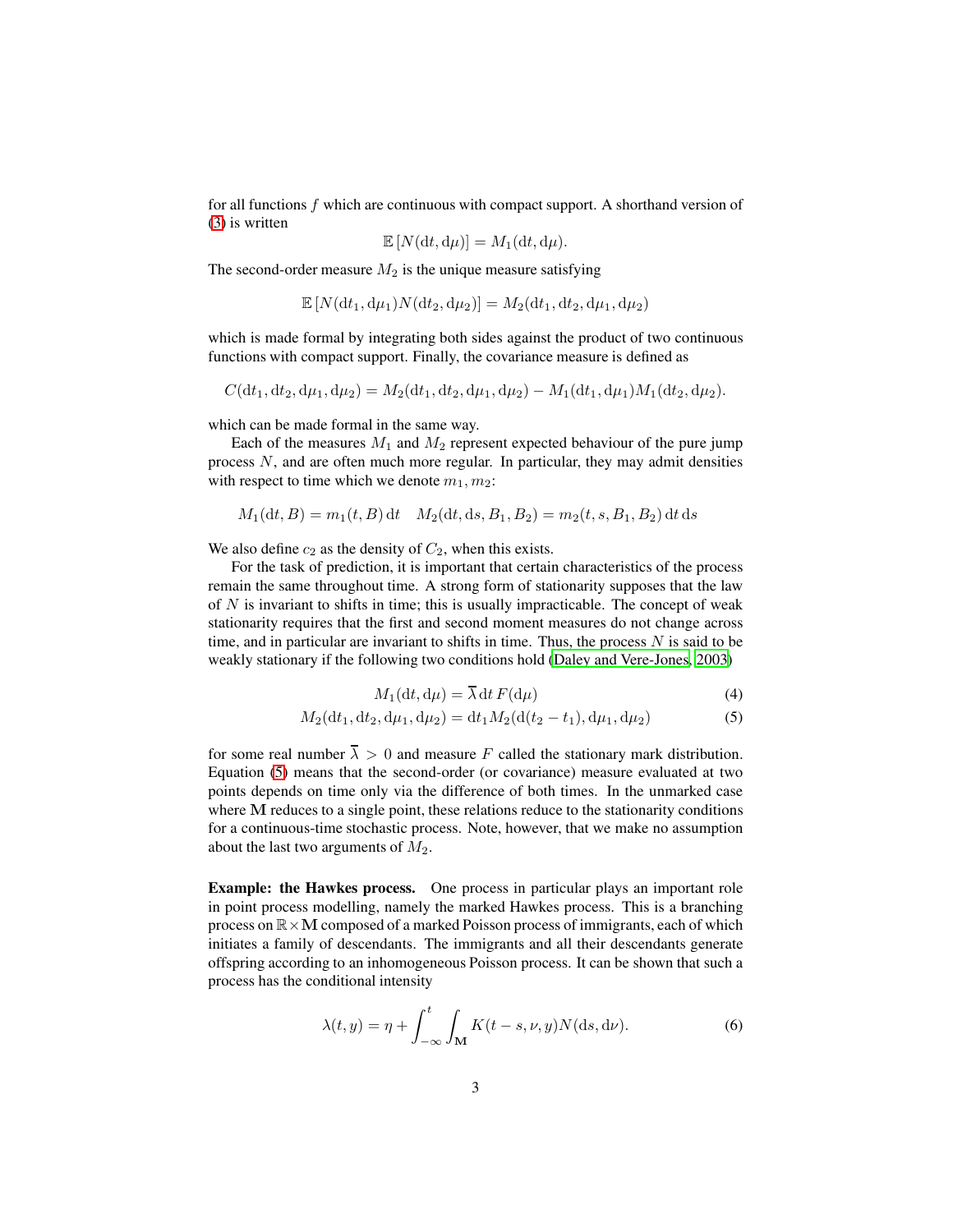where  $K(h, \nu, B)$  is the inhomogeneous Poisson process intensity for points with marks in B and at temporal distance h from their parent (whose mark is  $\nu$ ). In this intensity function, the current intensity is influenced by past times and marks through the kernel  $K(h, x, y)$ , which verifies three properties:  $K \geq 0$ , which ensures that the intensity remains positive;  $K(h, x, y) = 0$  if  $h < 0$ , which ensures that there is no dependence on the future; and  $\mathbb{E} \int_0^{+\infty} K(h, x, y) dh < 1$  for every B, a stability property which ensures that the process of generations does not diverge and reach infinite size in finite time.

## 1.2 Mean-square prediction

In this section, we develop a few properties of mean-square prediction which are not specific to marked point processes but simple properties of conditional expectation.

Given observations from a stationary square-integrable marked point process N on the time interval  $[0, s)$ , the aim of this paper consists of predicting the path of the point process  $N$  up to some future time  $t$ . The prediction is a stochastic process which uses the information of times and marks up to (but not including) a time  $s \leq t$ . More precisely, define the predictable  $\sigma$ -algebra  $\mathcal{P}(\mathcal{H}_s)$  as that generated by sets of the form

$$
(u, s] \times A \times B
$$
, with  $u \leq s$ ,  $A \in \mathcal{H}_u$  and  $B \in \mathcal{M}$ .

A stochastic process  $\xi$  is then called  $\mathcal{H}_t$ -predictable if  $\xi(t)$  is measurable with respect to  $\mathcal{P}(\mathcal{H}_t)$ , for every t. Roughly speaking, predictable processes are almost equivalent to processes whose value  $\xi(t)$  is measurable with respect to  $\mathcal{H}_t$  and which are leftcontinuous.

Remark 1. *In the setting of prediction from time* s *up to time* t*, we will suppose that no new information arrives after point s, that is, the prediction*  $\xi(t)$  *is measurable with respect to*  $\mathcal{P}(\mathcal{H}_s)$  *for*  $t \geq s$ *.* 

**Remark 2.** *These definitions lead to another way of viewing the*  $H_t$ -compensator  $\Lambda$ *: it is the*  $H_t$ -predictable projection of N onto  $H_t$ , consisting of that part of the process N that can (in principle) be predicted from the past. The innovation martingale  $M =$  $N - \Lambda$  *is a component which is unpredictable given the history.* 

The choice of the best predictor of  $N$  will depend on the criterion used to measure accuracy. In this paper, the predictor will be evaluated using the mean-square error (MSE) because it allows explicit and computationally tractable formulas.

To sum up, in this work we focus on predicting  $N((s,t), B)$ , where  $B \in \mathcal{M}$  is a set of marks, for arbitrary  $t \geq s$  based on observation of N up to time s, in the mean-square sense. This problem can be formulated as follows:

<span id="page-3-0"></span>minimise 
$$
\mathbb{E}\left[\left(N((s,t),B)-\widehat{N}((s,t),B)\right)^2\right]
$$
 (BP)  
s.t.  $\widehat{N} \in \mathcal{P}(\mathcal{H}_s)$ 

It is clear that in the absence of other constraints, the minimum of [\(BP\)](#page-3-0) is achieved by the  $\mathcal{H}_s$ -compensator of N. This is a consequence of the representation [\(2\)](#page-1-0) for the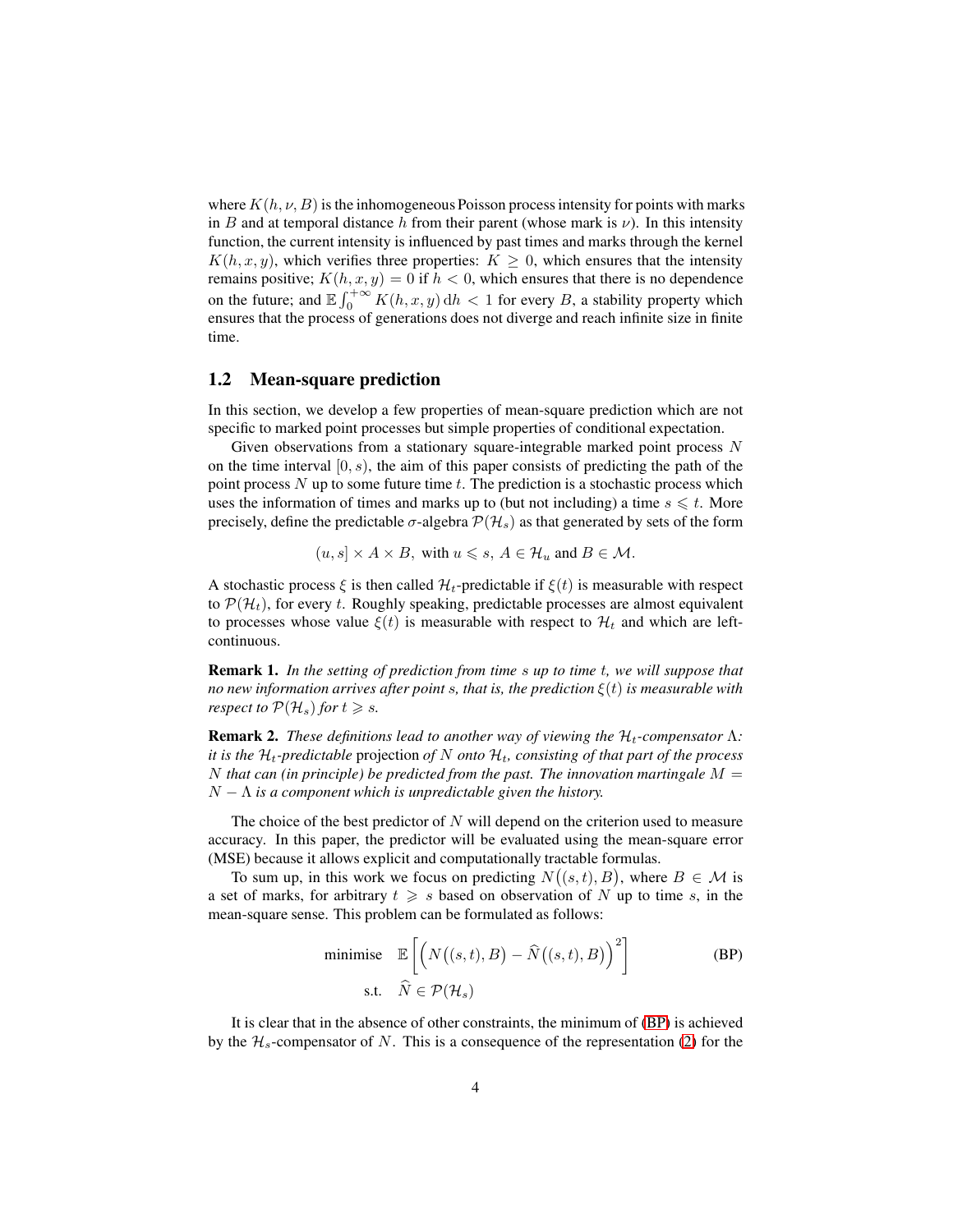compensator as a conditional expectation and the classical fact that the conditional expectation is a minimiser of the mean square error. Thus, if we denote  $N^*$  the minimiser of [\(BP\)](#page-3-0),

<span id="page-4-0"></span>
$$
N^*\big((s,t),B\big) = \mathbb{E}\left[N\big((s,t),B\big)\Big|\mathcal{H}_s\right] = \Lambda\big((s,t),B\big)
$$

is the best overall predictor of  $N((s,t), B)$ . In fact, for any other predictor  $\widehat{N}$  of N, we have

$$
\mathbb{E}\left[\left(N\big((s,t),B\big)-\widehat{N}\big((s,t),B\big)\right)^{2}\right] \n= \mathbb{E}\left[\left(N\big((s,t),B\big)-\Lambda\big((s,t),B\big)\right)^{2}\right]+\mathbb{E}\left[\left(\Lambda\big((s,t),B\big)-\widehat{N}\big((s,t),B\big)\right)^{2}\right] \n+ \mathbb{E}\left[\left(N\big((s,t),B\big)-\Lambda\big((s,t),B\big)\right)\left(\Lambda\big((s,t),B\big)-\widehat{N}\big((s,t),B\big)\right)\right].
$$
\n(7)

In this expression, the first term does not depend on  $\hat{N}$ , and the third term vanishes due to the definition [\(2\)](#page-1-0) of the compensator. Indeed,

$$
\mathbb{E}\left[\left(N\big((s,t),B\big)-\Lambda\big((s,t),B\big)\right)\Big(\Lambda\big((s,t),B\big)-\widehat{N}\big((s,t),B\big)\right)\right]
$$
\n
$$
=\mathbb{E}\left[\mathbb{E}\left[\left(N\big((s,t),B\big)-\Lambda\big((s,t),B\big)\right)\Big(\Lambda\big((s,t),B\big)-\widehat{N}\big((s,t),B\big)\Big)\Big|\mathcal{H}_s\right]\right]
$$
\n
$$
=\mathbb{E}\left[\left(\Lambda\big((s,t),B\big)-\widehat{N}\big((s,t),B\big)\right)\mathbb{E}\left[\left(N\big((s,t),B\big)-\Lambda\big((s,t),B\big)\right)\Big|\mathcal{H}_s\right]\right]=0
$$

where the second equality follows from  $\mathcal{H}_s$ -predictability of  $\widehat{N}$  and Λ. It suffices therefore to minimise the second term of [\(7\)](#page-4-0), which implies that the target of prediction is ultimately the compensator  $\Lambda$ . This is intuitive and appealing as we no longer need to predict the remainder  $N - \Lambda$ , which is the innovations martingale.

In the remainder, let us define

$$
\langle X, Y \rangle = \text{Cov}(X, Y) = \mathbb{E}[XY] - \mathbb{E}[X]\mathbb{E}[Y]
$$

and

$$
||X||=\sqrt{\langle X,X\rangle}.
$$

The next sections are laid out as follows. In Section [2,](#page-5-0) we specialise the meanssquare prediction problem to *linear* prediction, which is tractable and has some wellknown commonalities with discrete-time theory. The problem can be cast as one of projection onto linear subspaces, and leads to an integral equation with special structure (Theorem [2\)](#page-12-0). In Section [3,](#page-9-0) we discuss computing the linear predictor in several ways. A first method relies on an autoregressive formulation of the linear predictor as the solution to a set of differential equations; we show this is well-suited to the Hawkes process (Section [3.3\)](#page-11-0). In the second method, we derive an innovations algorithm and suggest it applies best to shot-noise or Neymann-Scott processes. To illustrate our proposed methods, we conduct a simulation study in Section ??, choosing a covariance kernel which allows exact solution. Section [4.2](#page-14-0) examines an application to French polling data. Finally, we conclude by suggesting several avenues of further research.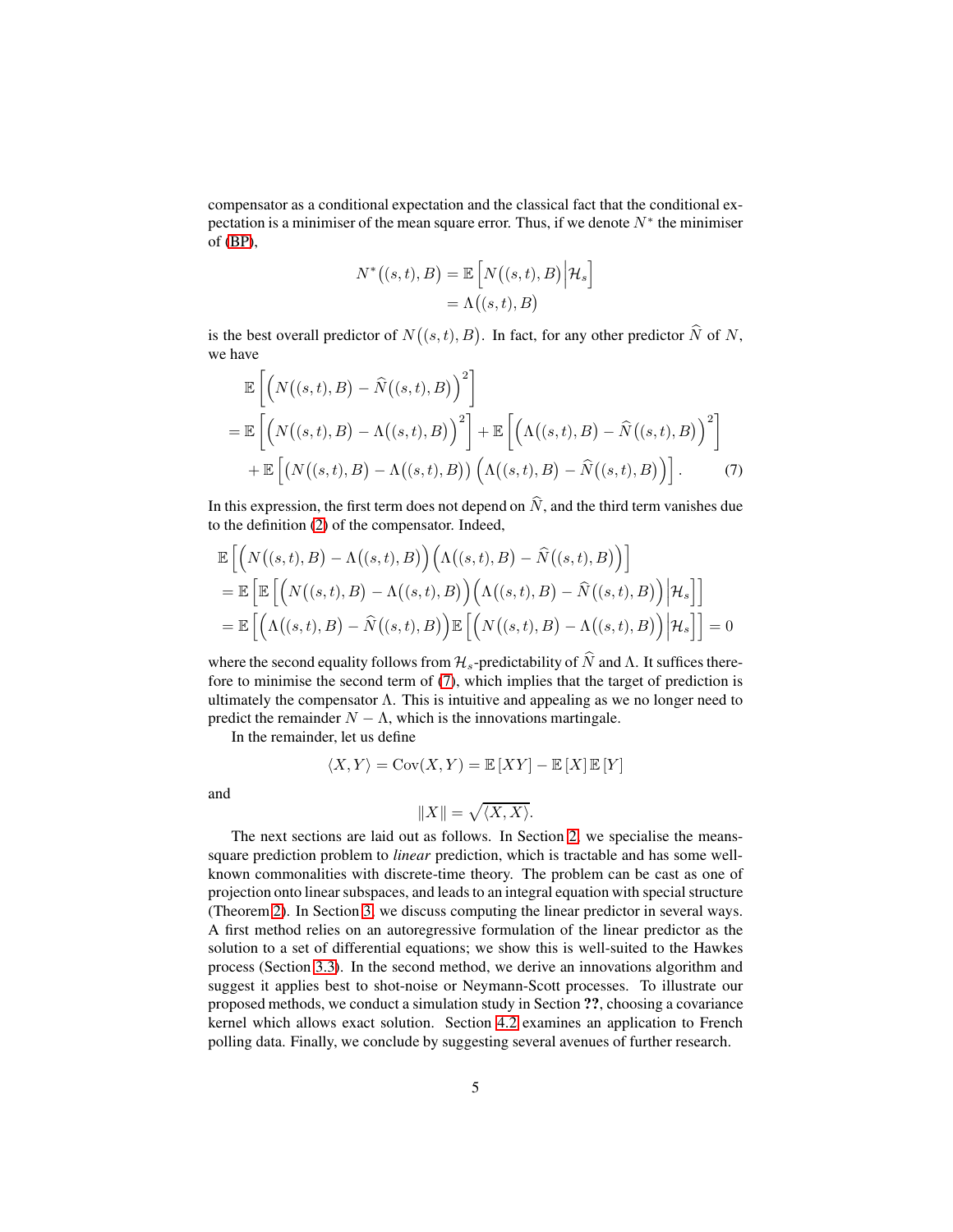# <span id="page-5-0"></span>2 Unbiased linear mean-square prediction

If a parametric form for  $\Lambda$  is known, then least-square prediction reduces to least-square estimation of the parameters, either analytically or through a numerical scheme. However, the form of the optimal predictor  $\Lambda$  is usually not available, since knowledge of  $\Lambda$ is close to knowledge of the whole process. In the absence of a known parametric form for  $\Lambda$ , we propose a linear approximation since it is both simple and computationally tractable.

<span id="page-5-1"></span>First, note that so far no hypotheses regarding the compensator  $\Lambda$  were needed. In the sequel, we will suppose that the compensator admits a time-intensity.

Assumption A. *The compensator* Λ *is absolutely continuous with respect to Lebesgue measure in its first argument, so that it admits an intensity*  $\lambda$ *,* 

$$
\Lambda\left((a,b),B\right) = \int_a^b \lambda(u,B) \, \mathrm{d}u
$$

Remark 3. *If Assumption [A](#page-5-1) did not hold, then* Λ *would admit jumps in time which are difficult to predict in the mean-square sense. In the case where the compensator, with respect to time, is a mixed process with both a density and jump component, we expect that a linear approximation will still give reasonable predictions if the jump component is not too large.*

**Remark 4.** *The compensator*  $\Lambda(t, B)$  *predicts*  $N(t, B)$ *, so intuitively its density*  $\lambda(t, B)$ *should predict* N(dt, B)*, which can be seen as taking value* 0 *or* 1 *depending on whether there is a point at t (and mark in B).* 

Now that the existence of a time-density of  $N$  is assumed, and in view of the remarks in the previous section, we note that the optimisation problem [\(BP\)](#page-3-0) can be written slightly differently,

minimise 
$$
C(\psi) = \left\| \int_s^t \left( \lambda(u, B) - \widehat{\lambda}(u, B) \right) du \right\|,
$$
 (BP')  
s.t.  $\widehat{\lambda} \in \mathcal{P}(\mathcal{H}_s)$ 

In this problem, the objective function is the integrated mean-square error, which is significantly more difficult to analyse than the pointwise approximation error of  $\lambda(t, B)$ . Moreover, there is no way, to our knowledge, to recursively solve the problem when  $t$  is increased, that is, the problem has to be solved from scratch for every new value of t. As we will see next, much more can be said about the "pointwise" optimisation problem of minimising the integrand,

$$
\Big\|\lambda(t,B)-\widehat\lambda(t,B)\Big\|
$$

for arbitrary  $t \geqslant s$  and  $B \in \mathcal{M}$ .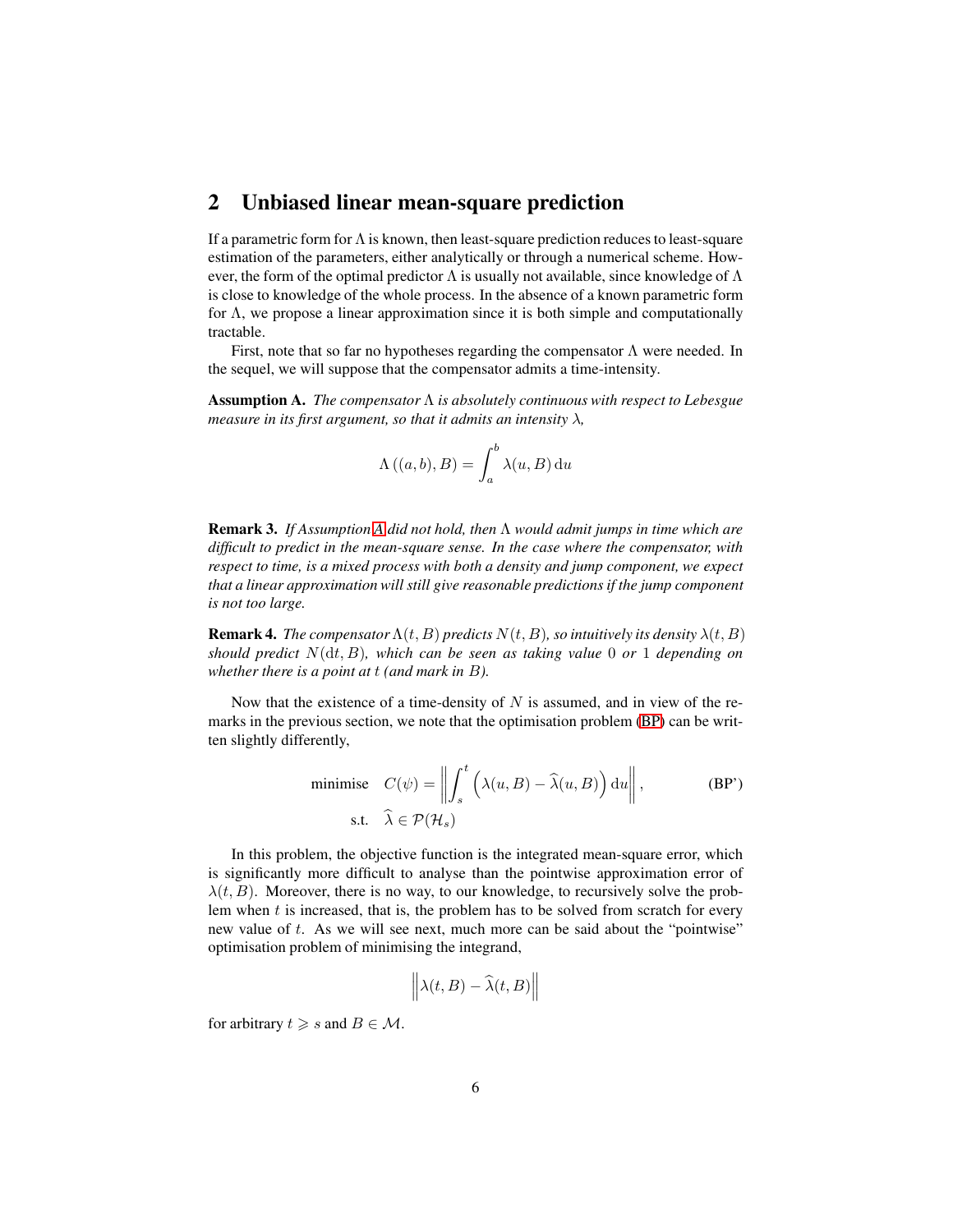## 2.1 The linear history

In order to construct an unbiased linear predictor, we will project  $N$  onto the subspace  $\mathcal{L}_s$  of  $\mathcal{H}_s$ -predictable processes which are linear with nonzero mean. To be more specific, we have the following definition which follows [Lindquist \(1973\)](#page-16-0).

**Definition 1.** *For every*  $s > 0$ *, we define the linear span of the (strict) past history at time* s *as*

$$
\mathcal{L}_s = \text{closure of } \left\{ f_0 + \sum_{i=1}^n f_i \left( N(t_i, A_i) - N(t_i^-, A_i) \right) : n \in \mathbb{N}, f_1, \dots, f_n \in \mathbb{R}, \right\}
$$
\n
$$
(8)
$$

$$
0 \leqslant t_1, \ldots, t_n < s, A_i \in \mathcal{M} \tag{9}
$$

*Any element of*  $\mathcal{L}_s$  *takes the form* 

<span id="page-6-0"></span>
$$
X = X_0 + \iint_{[0,s)\times \mathbf{M}} f(u,\mu) N(\mathrm{d}u, \mathrm{d}\mu)
$$
 (10)

*with*  $f : \mathbb{R} \times \mathbf{M} \to \mathbb{R}$  *a function and*  $X_0$  *a real-valued random variable.* 

Since the linear predictor is the projection  $\hat{\lambda}(t, B|s)$  of  $N(t, B)$  onto  $\mathcal{L}_s$ , it belongs to the latter and is of the form [\(10\)](#page-6-0). Thus, for every  $t \ge s, B \in \mathcal{M}$ , the linear predictor can be written

<span id="page-6-1"></span>
$$
\widehat{\lambda}(t,B|s) = \widehat{\lambda}_0(t,B) + \iint_{[0,s)\times \mathbf{M}} G(t,u,B,\mu|s) N(\mathrm{d}u,\mathrm{d}\mu),\tag{11}
$$

where  $G$  depends on the time  $t$  and mark set  $B$  at which a prediction is required. The superscript s indicates the limits of the available history.

We will later use (in Section [3.4\)](#page-12-1) a variant of [\(11\)](#page-6-1) which expresses  $\hat{\lambda}$  as a linear combination of the linear innovations instead,

<span id="page-6-2"></span>
$$
\widehat{\lambda}(t, B|s) = \widehat{\lambda}_0(t, B) + \iint_{[0, s) \times \mathbf{M}} R(t, u, B, \mu|s) \Big( N(\mathrm{d}u, \mathrm{d}\mu) - \widehat{\lambda}(u, \mathrm{d}\mu|u) \, \mathrm{d}u \Big) \tag{12}
$$

which is justified because  $\widehat{\lambda}(u, A|u) \in \mathcal{L}_s$  since  $\mathcal{L}_u$  is a subspace of  $\mathcal{L}_s$ .

It can be shown that

$$
G(t, r, B, A|s) = \langle \lambda(t, B) - \widehat{\lambda}(t, B|s), \lambda(r, A) - \widehat{\lambda}(r, A|s) \rangle \tag{13}
$$

and also

$$
G(t, r, B, A|s) = G(r, t, A, B|s).
$$
 (14)

By its definition, the linear predictor  $\widehat{\lambda}$  is not, in general, an unbiased predictor. However, note that if

$$
\mathbb{E}\left[\widehat{\lambda}(t,B|s)\right] = \widehat{\lambda}_0(t,B) + \iint_{[0,s)\times\mathbf{M}} G(t,u,B,\mu|s)\overline{\lambda}\mathrm{d}u F(\mathrm{d}\mu)
$$
(15)

$$
= \widehat{\lambda}_0(t, B) + \overline{\lambda} \mathbb{E}\left[\int_{[0,s)} G(t, u, B, M|s) \, \mathrm{d}u\right]
$$
 (16)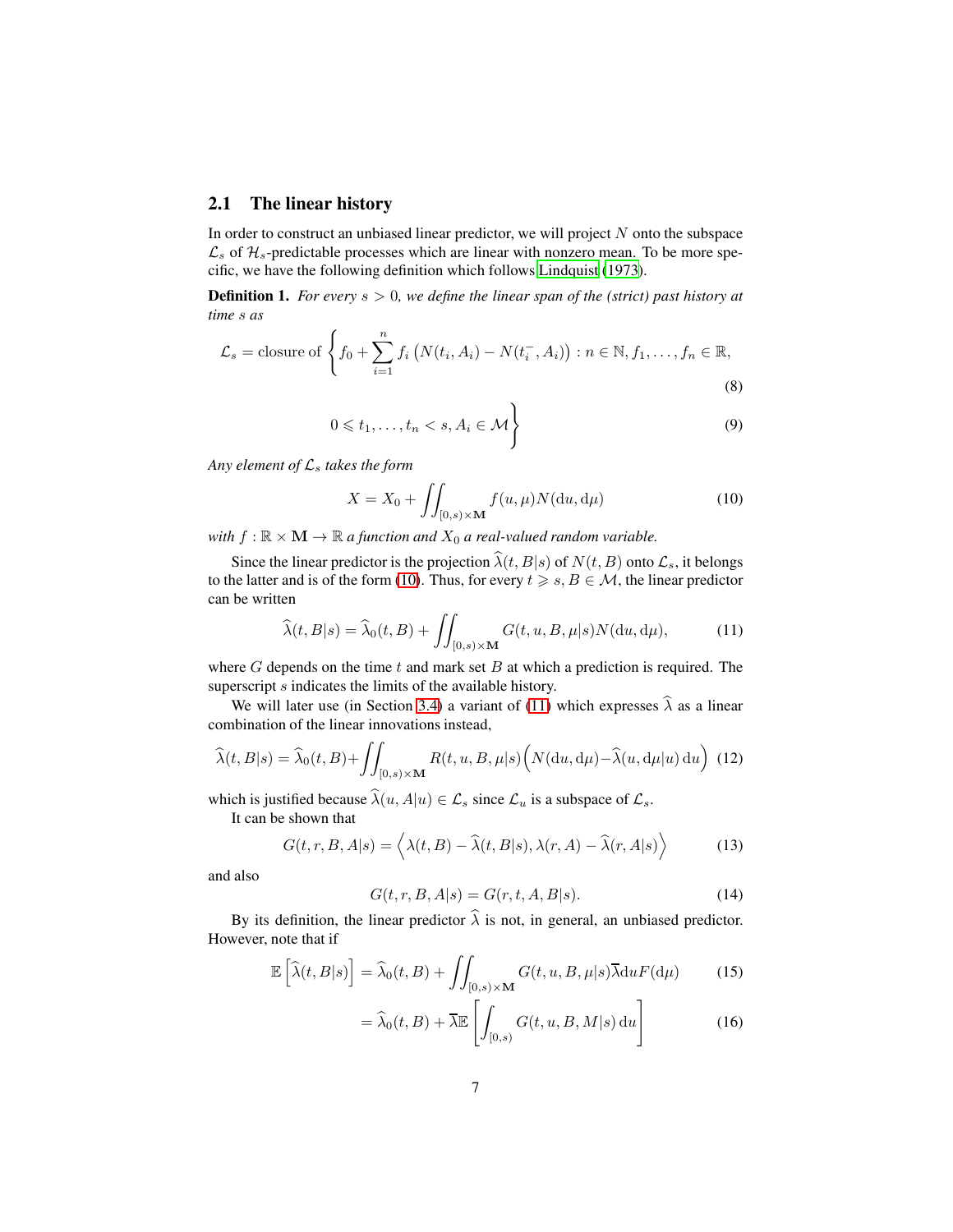where the random variable  $M$  is distributed according to the stationary mark distribution  $F$ . This implies that by setting

$$
\widehat{\lambda}_0(t, B) = \overline{\lambda}\left(F(B) - \mathbb{E}\left[\int_{[0,s)} G(t, u, B, X|s) du\right]\right) \tag{17}
$$

the predictor will be made unbiased. In the remainder of this paper, we will work only with unbiased predictors.

Remark 5. *Equations* [\(11\)](#page-6-1) *and* [\(12\)](#page-6-2) *represent two views of the linear predictor, one "autoregressive" and one "moving average" form. In particular, there is a resemblance between* [\(11\)](#page-6-1) *and the definition* [\(6\)](#page-2-1) *of a marked Hawkes process. This resemblance can be emphasised by setting*  $s = t$  *and rewriting* [\(11\)](#page-6-1) *in terms of*  $K(t, r, A, B) =$  $G(t, t - r, B, A|t)$ .

Finally, as explained earlier, the linear prediction problem we will solve is the pointwise problem

<span id="page-7-0"></span>minimise 
$$
\|\lambda(t, B) - \hat{\lambda}(t, B|s)\|
$$
 (BLP)  
s.t.  $\hat{\lambda} \in \mathcal{L}_s$ ,  $\hat{\lambda}$  unbiased.

The characteristic property of the best predictor is that it minimises the distance between  $\lambda(t, B)$  and  $\mathcal{L}_s$ , or in other words it is the projection of  $\lambda(t, B)$  onto  $\mathcal{L}_s$ . In the next section, we derive an integral equation corresponding to this fact.

## 2.2 Wiener-Hopf-type equation for  $G$

The main result of this section is the following theorem.

**Theorem 1.** Let  $\widehat{\lambda}(t, B|s)$  be the best linear unbiased predictor of  $N(\mathrm{d}t, B)$ , i.e. the *minimiser of* [\(BLP\)](#page-7-0) *in terms of* G*. Then, it obeys the following integral equation*

$$
c(t-r,A,B) = \overline{\lambda}F(B)G(t,r,B,A|s) + \iint_{(-\infty,s)\times M} G(t,h,B,\nu|s)c(h-r,A,d\nu) dh
$$
\n(18)

*for*  $r < s$  *and*  $A \in M$ *, and where c is the covariance measure of* N.

A variational proof of Theorem [1](#page-7-1) is reported in full to the Appendix, but [\(18\)](#page-7-1) can also be derived using the orthogonality condition of  $\psi$ . indeed, by construction, the remainder  $N(t, B) - \widehat{\lambda}(t, B|s)$  is orthogonal to the linear history  $\mathcal{L}_s$  up to time s, and in particular it is orthogonal to  $N(r, A)$  for  $r < s$  and  $A \in \mathcal{M}$ . Thus,

<span id="page-7-1"></span>
$$
\langle \lambda(t,B) - \widehat{\lambda}(t,B|s), N(r,A) \rangle = 0
$$
\n(19)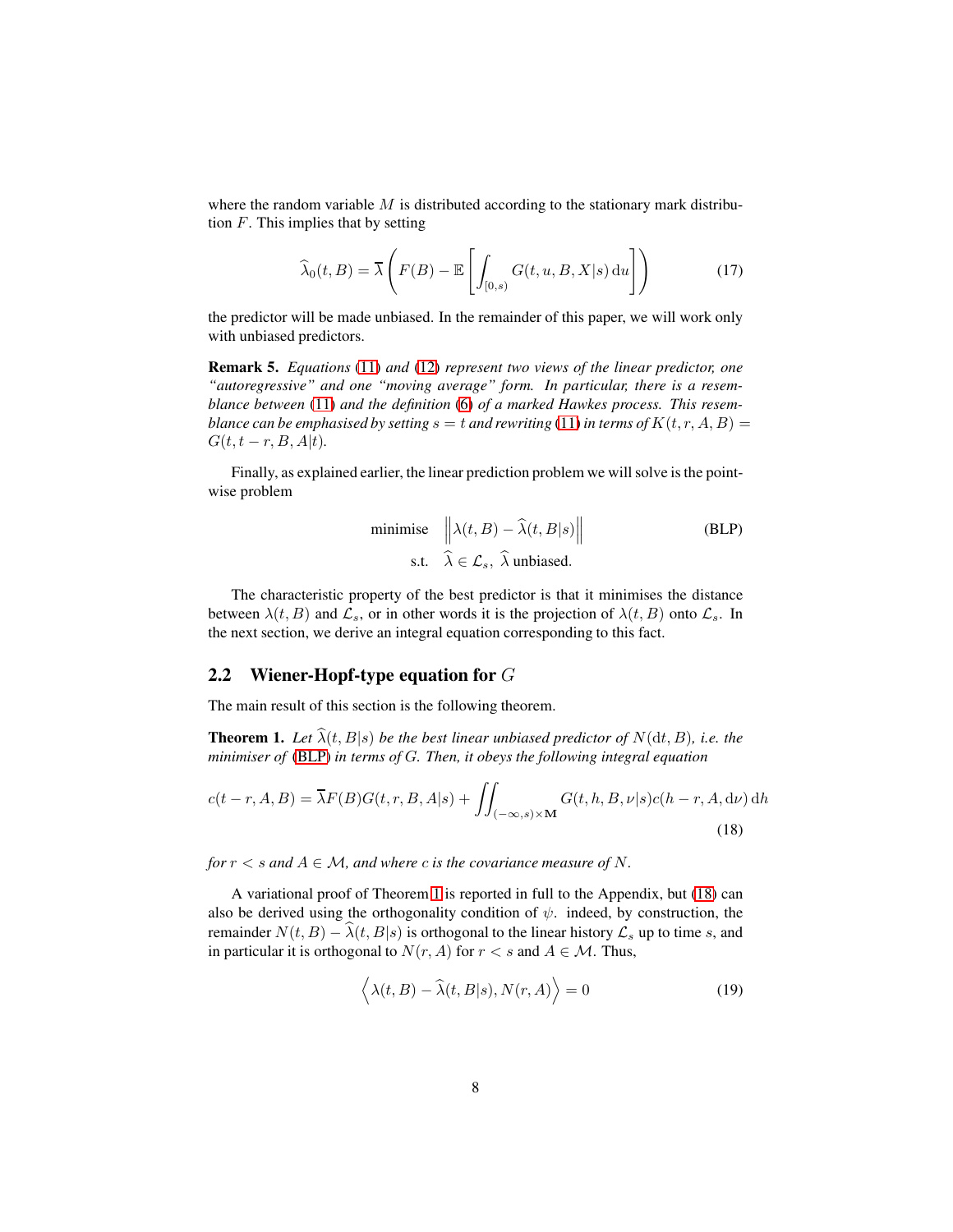$$
c(t-r, A, B) = \iint_{(-\infty, s) \times M} G(t, h, \nu, B|s) \mathbb{E}[N(r, A)N(\mathrm{d}h, \mathrm{d}\nu)]
$$
  
= 
$$
\int_{-\infty}^{s} \int_{-\infty}^{r} \int_{\mathbf{M}^2} G(t, h, \nu, B|s) \mathbf{1}_A(z) \mathbb{E}[N(\mathrm{d}u, \mathrm{d}z)N(\mathrm{d}h, \mathrm{d}\nu)]
$$
  
= 
$$
\int_{-\infty}^{s} \int_{-\infty}^{r} \int_{\mathbf{M}^2} G(t, h, \nu, B|s) \mathbf{1}_A(z) \left( \mathrm{d}u \, \mathrm{d}h \, \mathrm{d}z \, \overline{\lambda} F(\mathrm{d}z) \delta(u-h) \delta(z-\nu) + c(h - \mathrm{d}u, A, \mathrm{d}\nu) \right)
$$
  
= 
$$
\overline{\lambda} F(B) G(t, r, B, A|s) + \iint_{(-\infty, s) \times M} G(t, h, B, \nu|s) c(h - r, A, \mathrm{d}\nu) \mathrm{d}h
$$

Theorem [1](#page-7-1) extends the "model independent origin" of the Hawkes process, as presented in the thesis of [Jaisson \(2015](#page-15-0)), to the marked point process case. The key idea is that the marked Hawkes process with parameters  $\eta$  and K satisfies the Wiener-Hopf equation (rewritten with K instead of G) when  $s = t$ . Thus, an estimate for the best linear predictor in the instantaneous case  $s = t$  can be obtained by fitting a Hawkes process, with the support of  $K$  sufficiently large.

A special case of [\(18\)](#page-7-1) was derived by [\(Bacry and Muzy, 2016\)](#page-15-1) with continuous marks and a separable kernel  $G$ . The emphasis there is on the Hawkes process and its estimation. While we also note the role of the Hawkes process as a purely autoregressive process (see Section [3.2\)](#page-10-0) the focus here remains on linear prediction in general.

The equation [\(18\)](#page-7-1) is an integral equation over  $\mathbb{R} \times \mathbf{M} \times \mathbf{M}$ , and it is a net generalisation of the Wiener-Hopf equation studied in [Hawkes](#page-15-3) [\(1971\)](#page-15-3), [Bacry and Muzy](#page-15-1) [\(2016\)](#page-15-1), and others when marks are omitted.

Under some hypotheses on the function  $G$ , one can show that the optimisation problem [\(BLP\)](#page-7-0) admits a unique global minimum. More precisely, if  $G(\cdot, |s)$  belongs to a reflexive Banach space of functions, then since the objective function of  $(BLP)$  is strictly convex and coercive in K, there exists a unique global minimum [\(Ekeland and Temam, 1999,](#page-15-4) for example). Examples of such reflexive Banach spaces are the Hilbert space  $L^2(\mathbb{R} \times M^2)$ , which also plays a key role in the discrete-time theory [\(Brockwell and Davis, 2006\)](#page-15-5).

It is worth questioning, however, whether the existence of solutions in  $L^2$  is relevant if the model is applied to data directly; the conditions for existence of a stationary Hawkes process are quite different, since it is required that  $\mathbb{E}[\int_0^\infty K] < 1$  and  $K \geq 0$ . It is conceivable that finding the best linear unbiased predictor of  $N$  in some situations will result in an estimated  $K$  which does not respect one or both of these conditions, so that it cannot properly be interpreted as a classical Hawkes process. This is similar to an estimated autoregressive process failing to obey the stability condition on the roots of the autoregressive polynomial. On the other hand, there exist modifications of the Hawkes process where  $\lambda(t, B)$  is replaced by its positive part  $\lambda_{+}(t, B)$  [\(Costa et al.,](#page-15-6) [2018\)](#page-15-6). Moreover, the stability criterion ensures existence over the whole temporal domain  $\mathbb R$  and it may not be immediately relevant if the analysis focuses rather on a small time interval  $[0, T]$ .

We have shown in Theorem [1](#page-7-1) that best linear unbiased prediction (in the meansquare sense) of a stationary marked point process results in a particular kind of integral equation, which has links with the Hawkes process. In the next section, we discuss

and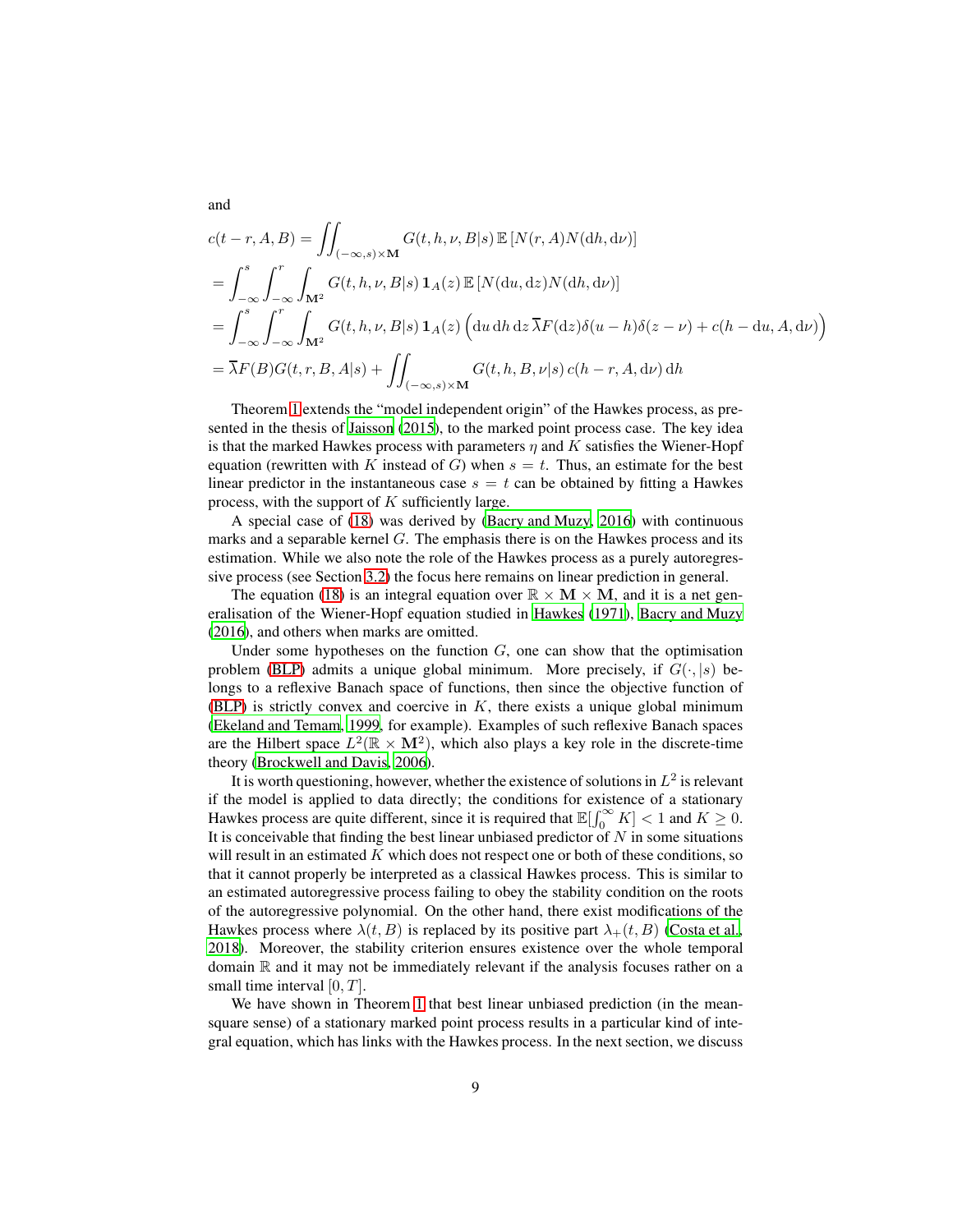solving this equation through either an auxiliary differential system or through an innovations representation. Both methods of solution are recursive in a sense to be defined subsequently.

# <span id="page-9-0"></span>3 Computing the best linear predictor

After establishing a generalised Wiener-Hopf equation in Theorem [1,](#page-7-1) we now turn to methods of solution. From a statistical perspective, we are most interested in solving the equation for  $G$  once  $C$  has been estimated from paths of the process. This results in a plug-in estimator for G whose properties depend on both the covariance estimation and the method of solution of the integral equation.

## 3.1 Existing methods

The approach outlined above, namely to estimate C and thereby obtain an estimate of G by solving the integral equation, has been applied in several different domains. In spatial statistics, where the marks lie in  $\mathbb{R}^2$ , it is usually known as Kriging [\(Diggle,](#page-15-7) [2014\)](#page-15-7). A relevant reference is the work of [Gabriel et al.](#page-15-8) [\(2017\)](#page-15-8), in which a purely spatial methodology is developed that resembles ours.

In time series analysis, the original problem, as well as the name "Wiener filter" is due to [Wiener \(1949\)](#page-16-1). The solution of the so-called Yule-Walker equations by the Durbin algorithm [\(Brockwell and Davis, 2006\)](#page-15-5) is a classical technique, but the emphasis is usually placed on the  $AR(p)$ ,  $MA(q)$ , and  $ARMA(p, q)$  models and selection of the orders  $p, q$ . As we noticed in this work, best linear prediction and fitting an autoregressive process are often very similar if not equivalent.

We cite primarily the contributions of [Kailath \(1970,](#page-15-9) [1972](#page-15-10), [1973\)](#page-15-11); [Sidhu and Kailath](#page-16-2) [\(1974a](#page-16-2)[,b\)](#page-16-3) and [Lindquist](#page-16-4) [\(1974,](#page-16-4) [1975\)](#page-16-5). In this series of papers, the authors work out a continuous-time analogue to the Durbin-Levinson recursions for solving the Wiener-Hopf equation. The result is a set of differential equations, one of which describes the forward time evolution (from 0 to  $s$ ) and the other in the reverse direction. Their results partially apply to our setting, since the noise process which in our case is the innovation martingale  $M(dt)$  has independent increments.

Leaving aside the generality of Theorem [1,](#page-7-1) we will treat the case where the mark space M is discrete, with marks taking values in  $\{1, \ldots, d\}$ . The point process can then be interpreted as vector of univariate point processes,

$$
\mathbf{N}(t) = (N(t,1), N(t,2), \cdots, N(t,d))^\top = (N_1(t), N_2(t), \cdots, N_d(t))^\top.
$$

In this specific case the linear predictor takes the form

<span id="page-9-1"></span>
$$
\widehat{\lambda}_{i}(t) = \widehat{\lambda}_{0,i} + \int_{0}^{s} \sum_{j=1}^{d} G_{ji}(t, u|s) N_{j}(du)
$$
\n(20)

where the  $G_{ij}(t, u|s) = G(t, u, j, i|s)$  can be collected into a matrix **G**. The process described above is also called the multivariate Hawkes process [\(Laub et al.](#page-16-6), [2015,](#page-16-6) e.g.).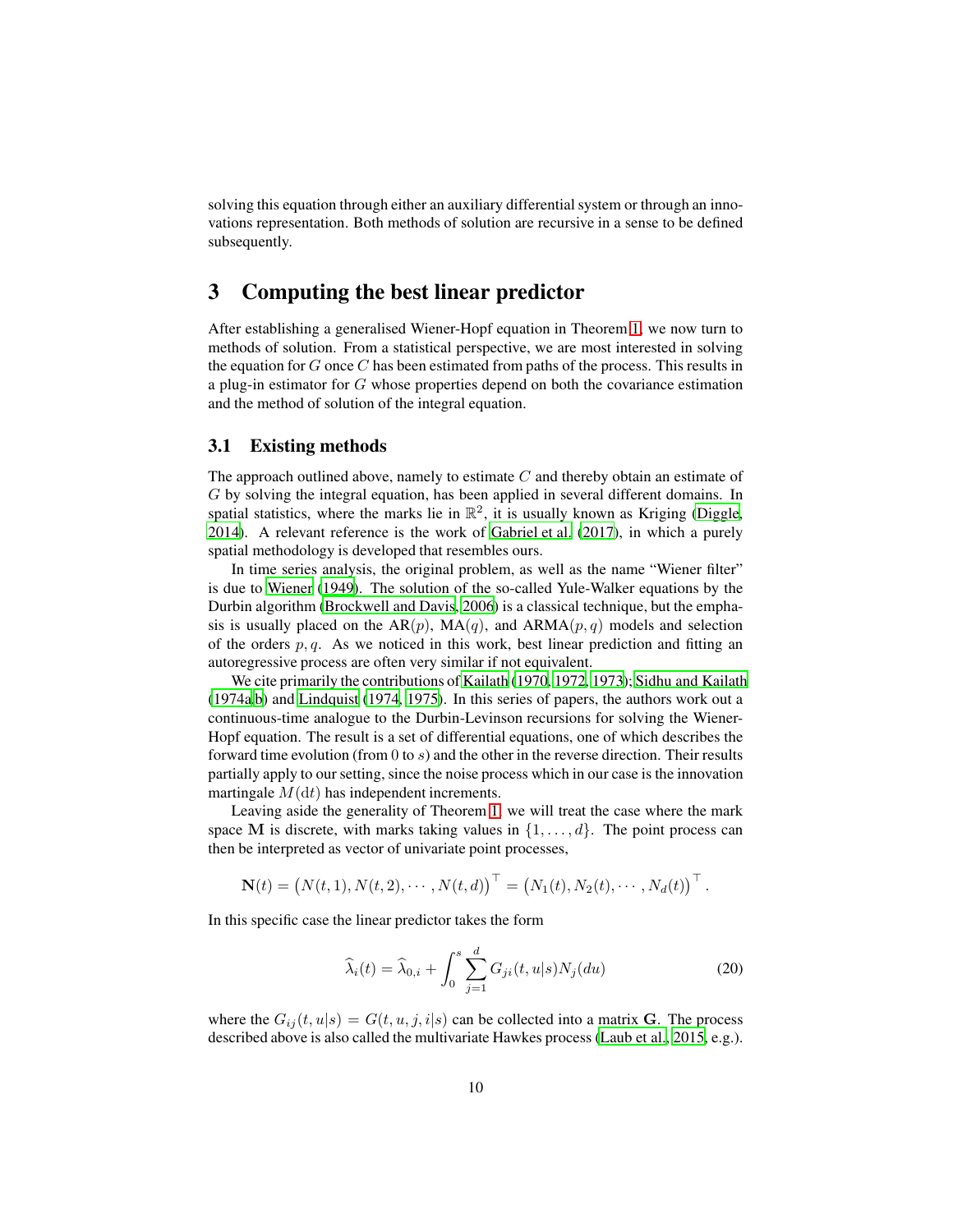The Wiener-Hopf equation then reads

$$
\mathbf{c}(t-r) = \mathbf{G}(t,r|s) + \int_0^t \mathbf{G}(t,\tau|s) \mathbf{c}(\tau-r) d\tau
$$

where  $c(t)$  is the matrix of covariance measures.

## <span id="page-10-0"></span>3.2 Autoregressive representation

By Proposition 2.2 of [Lindquist \(1975\)](#page-16-5), we have the Bellman-Krein equation

$$
\frac{\partial \mathbf{G}}{\partial s}(t, r|s) = -\mathbf{G}(t, s|s)\mathbf{G}(s, r|s)
$$
\n(21)

Suppose for the remainder of the section that  $s = t$ , i.e. the process is observed up to, but not including time  $t$ . It is then useful to rewrite the above equation in terms of the smoothing functions

$$
\mathbf{F}(t,r) = \mathbf{G}(t,t-r|t), \ \mathbf{F}^*(t,r) = \mathbf{G}(0,r|t)
$$

and the function  $\mathbf{\Gamma}(t) = \mathbf{G}(t, 0|t)$ . This leads to the forward and backward equations

<span id="page-10-1"></span>
$$
\frac{\partial \mathbf{F}}{\partial t}(t, r) = -\mathbf{\Gamma}(t)\mathbf{F}^*(t, t-r)
$$
\n(22)

$$
\frac{\partial \mathbf{F}^*}{\partial t}(t, r) = -\mathbf{\Gamma}(t)^\top \mathbf{F}(t, t - r)
$$
\n(23)

with boundary conditions  $\mathbf{F}(t,t) = \mathbf{\Gamma}(t)$ ,  $\mathbf{F}^*(t,t) = \mathbf{\Gamma}(t)^\top$ . The corresponding integral equations are

$$
\mathbf{F}(t,r) = \mathbf{\Gamma}(t) - \int_r^t \mathbf{\Gamma}(\tau) \mathbf{F}^*(\tau, \tau - r) d\tau
$$

$$
\mathbf{F}^*(t,r) = \mathbf{\Gamma}(t)^\top - \int_r^t \mathbf{\Gamma}(\tau)^\top \mathbf{F}(\tau, \tau - r) d\tau.
$$

We also note the useful relationships

$$
\mathbf{\Gamma}(t) = \mathbf{C}(t) - \int_0^t \mathbf{C}(t-r) \mathbf{F}^*(t,r) dr = \mathbf{C}(t) - \int_0^t \mathbf{C}(r) \mathbf{F}^*(t,t-r) dr \quad (24)
$$

$$
\Gamma^*(t) = \mathbf{C}(-t) - \int_0^t \mathbf{C}(r-t)\mathbf{F}(t,r) \,dr \tag{25}
$$

which derive from the Wiener-Hopf integral equations combined with the definition of Γ.

Together, all the formulae above may be seen as the continuous-time analogue of [Whittle'](#page-16-7)s [\(1963\)](#page-16-7) algorithm, which extends the Durbin-Levinson algorithm to multivariate processes. A first-order Euler discretisation of the system can be shown to recover Whittle's celebrated algorithm.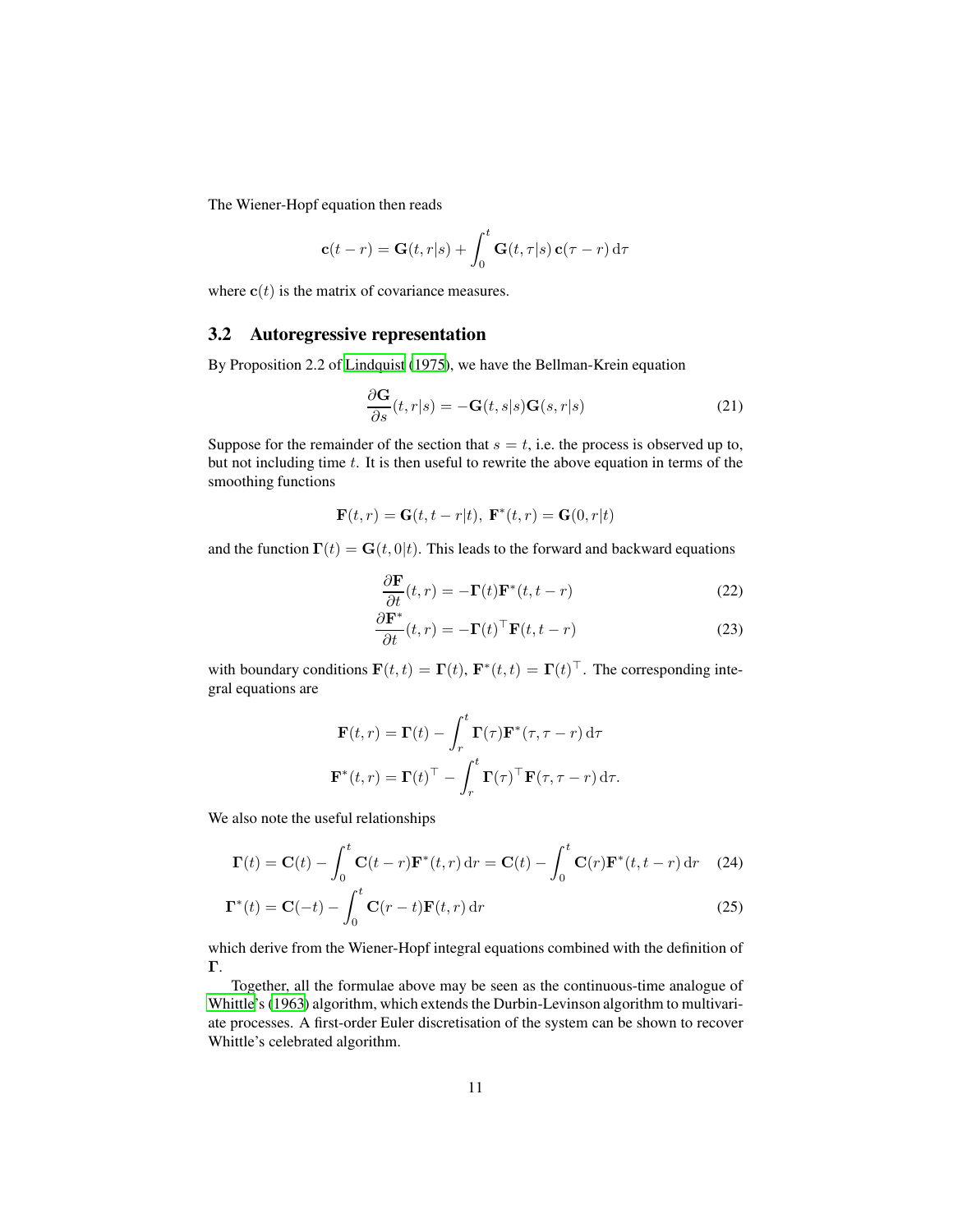Remark 6. *The function* Γ(h) *can be understood as a partial correlation function of the process at two times* h *lags apart, exactly like the partial autocorrelation function (PACF) in time series analysis. In fact, one has [\(Lindquist,](#page-16-4) [1974](#page-16-4))*

$$
\mathbf{\Gamma}(h) = \mathbb{E}\left[ \left( \boldsymbol{\lambda}(t+h) - \widehat{\boldsymbol{\lambda}}(t+h) \right) \left( \boldsymbol{\lambda}(t) - \widehat{\boldsymbol{\lambda}}(t) \right) \right]
$$
(26)

#### <span id="page-11-0"></span>3.3 Example: AR process

In his PhD thesis, Thibault Jaisson has shown [\(Jaisson, 2015\)](#page-15-0) that the best linear predictor of an unmarked point process  $N$  is related to the Hawkes process, and its parameters depend on the first two moment measures of  $N$ . He called this the model-independent origin of the Hawkes process, and argued that the Wiener-Hopf equation (which we generalised in Theorem [1\)](#page-7-1) directly characterised the Hawkes process. In this example, we will go further and show that the Durbin-Levinson type estimator is perfectly suited to the Hawkes process, since then the smoothing function has support only within a finite interval of fixed length.

Proposition 1. *Let* N *be a multivariate Hawkes process, with conditional intensity*

<span id="page-11-1"></span>
$$
\boldsymbol{\lambda}(t) = \boldsymbol{\eta} + \int_0^t \mathbf{K}(t-s) \mathbf{N}(\mathrm{d}s). \tag{27}
$$

*and suppose the supports of*  $\mathbf{K}_{ij}$  *are contained in* [0,  $H_{ij}$ )*. Then the functions*  $\mathbf{\Gamma}_{ij}$  *cut off after*  $H_{ij}$  *in the sense that*  $\Gamma_{ij}(h) = 0$  *for*  $h > H_{ij}$ *.* 

*Proof.* In this setting the linear predictor corresponds exactly to the data generating process: both  $\lambda$  and  $\lambda$  are a linear combination of the past  $\mathcal{H}_t$ . Indeed, if we write the linear predictor of  $\lambda(t)$  based on the history  $[t, t - h)$ , the corresponding integral equation [\(18\)](#page-7-1) admits the solution

$$
G(t, t - r|t) = \begin{cases} K(t - r) & \text{if } 0 \le r < H_{ij} \\ 0 & \text{if } H_{ij} < r < h \end{cases}
$$

and this solution is unique. Thus

$$
\widehat{\lambda}_{j}(t) = \widehat{\lambda}_{0,j} + \sum_{i=1}^{d} \int_{0}^{H_{ij}} K_{ij}(t-r)N_{i}(\mathrm{d}r)
$$
\n(28)

$$
= \hat{\lambda}_{0,j} + \sum_{i=1}^{d} \int_{0}^{+\infty} K_{ij}(t-r)N_{i}(\mathrm{d}r)
$$
 (29)

and now we have

$$
\mathbf{\Gamma}(h) = \mathbb{E}\left[\left(\mathbf{\lambda}(t) - \mathbf{\hat{\lambda}}(t)\right)\left(\mathbf{\lambda}(0) - \mathbf{\hat{\lambda}}(0)\right)'\right]
$$

$$
= \mathbb{E}\left[\mathbf{M}(\mathrm{d}t)\left(\mathbf{\lambda}(0) - \mathbf{\hat{\lambda}}(0)\right)'\right] = 0
$$

because of the independent increments of M.

 $\Box$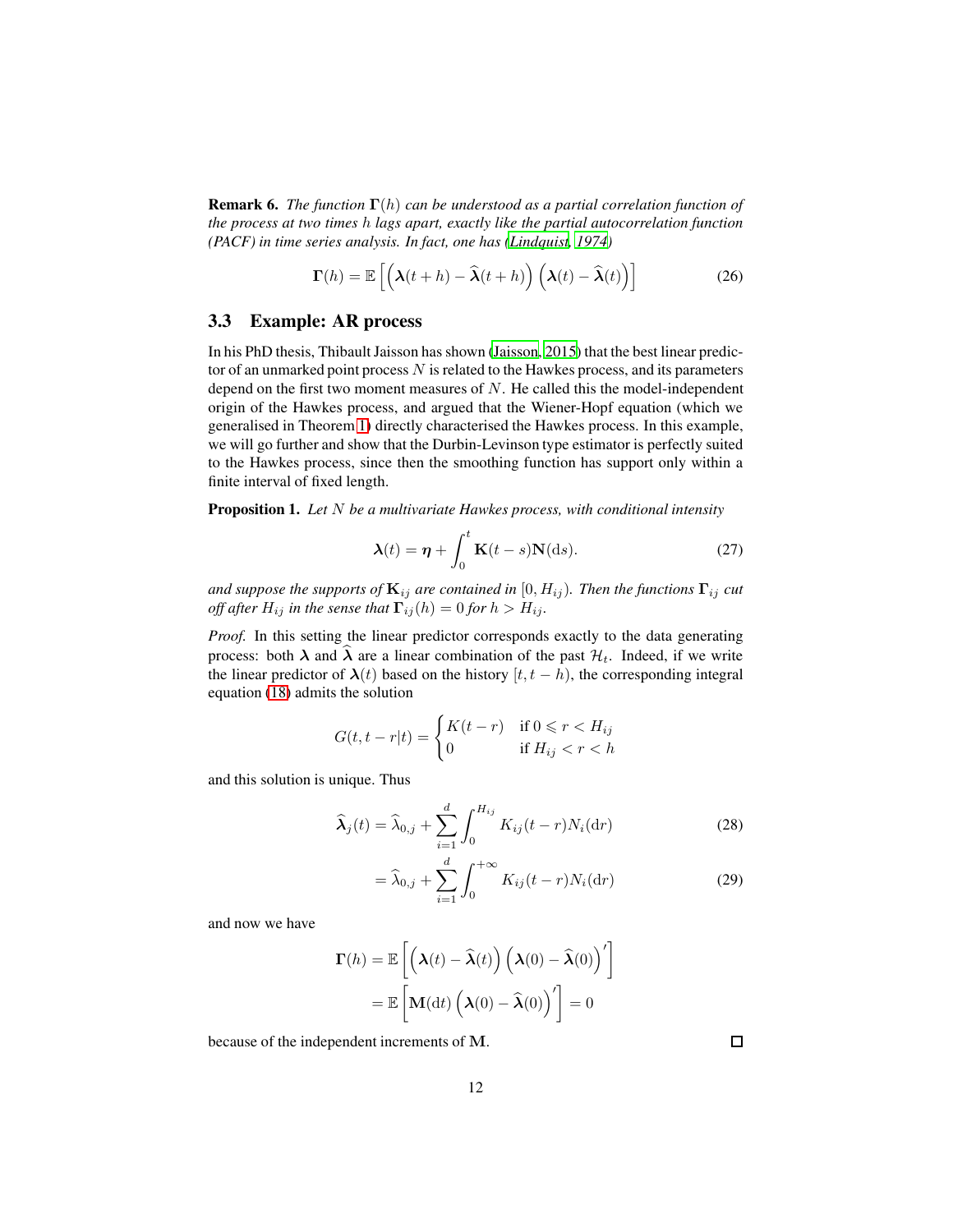The cut-off of  $\Gamma$  implies that the recursions [\(23\)](#page-10-1) are computed only for values of t within the support of  $K$ , allowing for increased computational efficiency.

In the next section, we derive another algorithm for computing the linear predictor, using the innovations representation.

## <span id="page-12-1"></span>3.4 Innovations representation

Instead of the autoregressive representation [\(20\)](#page-9-1), it is also possible to express the linear predictor as a function of the innovations process. Namely, if we set

<span id="page-12-4"></span><span id="page-12-2"></span><span id="page-12-0"></span>
$$
\widehat{\boldsymbol{\lambda}}(t) = \int_0^t \boldsymbol{\Theta}(t, t - u) \left[ \mathbf{N}(\mathrm{d}u) - \widehat{\boldsymbol{\lambda}}(u) \, \mathrm{d}u \right],\tag{30}
$$

then the matrix function  $\Theta$  is determined by the following set of recursive equations.

Theorem 2 (Innovations algorithm). *Given the innovations predictor* [\(30\)](#page-12-2)*, the matrix function* Θ *and variance function* V *satisfy the following equations:*

$$
\Theta(t,h) = \left(\mathbf{C}(h) - \int_0^{t-h} \Theta(t-h,x) \mathbf{V}(t-h-x) \Theta^\top(t,x+h) \,dx\right) \mathbf{V}(t-h)^{-1}
$$
\n(31)

$$
\mathbf{V}(h) = \mathbf{\Gamma}(0) - \int_0^h \mathbf{\Theta}(t, u) \mathbf{V}(h - u) \mathbf{\Theta}(t, u)^\top du
$$
\n(32)

*Proof.* Since  $\widehat{\mathbf{N}}(t)$  in [\(30\)](#page-12-2) is a projection onto  $\mathcal{L}_s$ ,

$$
\mathbb{E}\left[\mathbf{N}(\mathrm{d}t)\left(\mathbf{N}(\mathrm{d}u) - \widehat{\mathbf{\lambda}}(u)\,\mathrm{d}u\right)^{\top}\right] = \mathbb{E}\left[\widehat{\mathbf{\lambda}}(\mathrm{d}t)\left(\mathbf{N}(\mathrm{d}u) - \widehat{\mathbf{\lambda}}(u)\,\mathrm{d}u\right)^{\top}\right]
$$

$$
= \int_{0}^{t} \mathbf{\Theta}(t, t - x)\mathbf{E}\left[\left(\mathbf{N}(\mathrm{d}x) - \widehat{\mathbf{\lambda}}(x)\mathrm{d}x\right)\left(\mathbf{N}(\mathrm{d}u) - \widehat{\mathbf{\lambda}}(u)\mathrm{d}u\right)^{\top}\right]
$$

$$
= \mathbf{\Theta}(t, t - u)\mathbb{E}\left[\left(\mathbf{N}(\mathrm{d}u) - \widehat{\mathbf{\lambda}}(u)\mathrm{d}u\right)\left(\mathbf{N}(\mathrm{d}u) - \widehat{\mathbf{\lambda}}(u)\mathrm{d}u\right)^{\top}\right]
$$

which we rewrite

<span id="page-12-3"></span>
$$
\Theta(t, t - u)\mathbf{V}(u) = \mathbb{E}\left[\mathbf{N}(\mathrm{d}t)\left(\mathbf{N}(\mathrm{d}u) - \hat{\boldsymbol{\lambda}}(u)\,\mathrm{d}u\right)^{\top}\right]
$$
(33)

and in particular when  $u = 0$ ,

$$
\mathbf{\Theta}(t,t)\mathbf{V}(0) = \mathbb{E}\left[\mathbf{N}(\mathrm{d}t), \mathbf{N}(\mathrm{d}x)_{x=0}^{\top}\right] = \mathbf{C}(t)\mathrm{d}t
$$

Now substituting [\(30\)](#page-12-2) into [\(33\)](#page-12-3) we find

$$
\Theta(t, t - u)\mathbf{V}(u) = \mathbb{E}\left[\mathbf{N}(\mathrm{d}t)\mathbf{N}(\mathrm{d}u)^{\top}\right] - \mathbb{E}\left[\mathbf{N}(\mathrm{d}t)\hat{\mathbf{\lambda}}(u)^{\top}\mathrm{d}u\right]
$$
(34)  
\n
$$
= \mathbb{E}\left[\mathbf{N}(\mathrm{d}t)\mathbf{N}(\mathrm{d}u)^{\top}\right] - \mathbb{E}\left[\mathbf{N}(\mathrm{d}t)\int_{0}^{u} \left(\mathbf{N}(\mathrm{d}x) - \hat{\mathbf{\lambda}}(x)\,\mathrm{d}x\right)^{\top}\Theta(u, u - x)^{\top}\right] \mathrm{d}u
$$
\n
$$
= \mathbf{C}(t - u) - \int_{0}^{u} \Theta(t, t - x)\mathbf{V}(x)\Theta^{\top}(u, u - x)\,\mathrm{d}x\,\mathrm{d}u
$$
(35)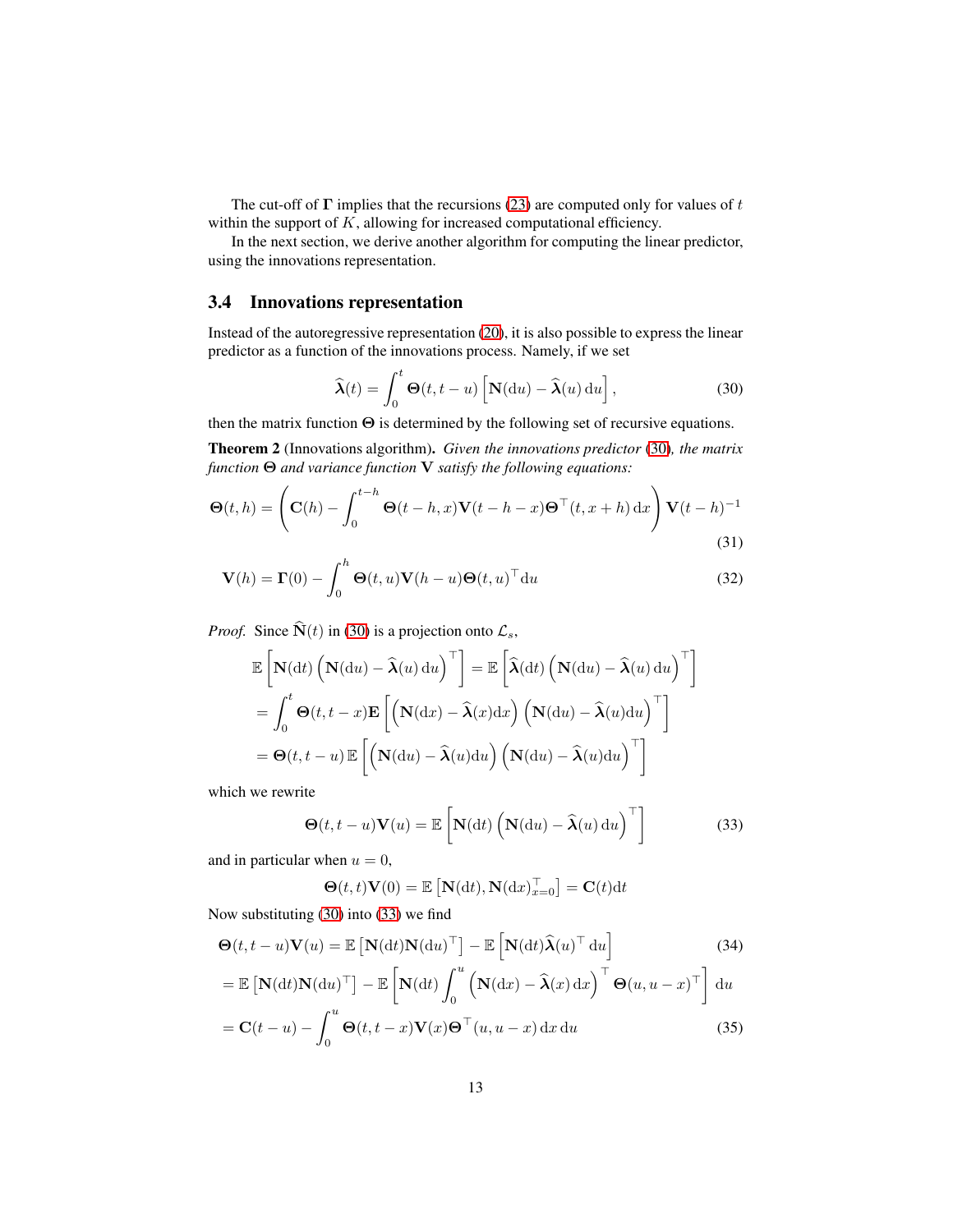which yields [\(31\)](#page-12-4) when the substitution  $u = t - h$  is carried out.

As in the autoregressive representation, it is straightforward to discretise equations [\(31](#page-12-4)[-32\)](#page-12-0) and this recovers the classical innovations algorithm in several dimensions, see e.g. Gómez (2016).

## 3.5 Example: MA process

The innovations form of the best linear predictor is best applied to a process composed purely of 'innovations'. In the point process case, this is the Neyman–Scott or shotnoise process, in which innovation events following a Poisson process each generate an inhomogeneous cluster of events. See also the comments in §2.4 of [Wheatley et al.](#page-16-8) [\(2018\)](#page-16-8).

Suppose thus that  $N = (N_1, \ldots, N_d)'$  is a Neyman-Scott process with shot-noise Θ, a  $d \times d$  matrix function. The structure is that of a Cox process whose driving intensity is a multivariate Poisson process  $N_0$  (we need not give more details about  $N_0$ for this explanation). Given the latent process  $N_0$ ,  $N_j$  is formed by attaching a cluster of points with intensity  $\Theta_{ij}$  centred at each point of the *i*-th coordinate of  $\mathbf{N}_0$ . Thus, the conditional intensity takes the form

<span id="page-13-0"></span>
$$
\mathbf{\lambda}(t) = \int_0^t \mathbf{\Theta}(t-s) \mathbf{N}_0(\mathrm{d}s). \tag{36}
$$

Remark 7. *The intensity* [\(36\)](#page-13-0) *and the Hawkes process intensity are somewhat similar. The difference lies in the points which contribute to the intensity: in the Neyman-Scott process only the latent points generate a cluster, while in the Hawkes process every point becomes the progenitor of its own cluster.*

It can be shown just as in Proposition [1](#page-11-1) that the innovations algorithm applied to [\(36\)](#page-13-0) operates within the support of  $\Theta$ , which reduces its computational burden. The key is to notice that the covariance measure of  $N$  has this same support.

#### 3.6 Estimators

As mentioned previously, both the Durbin-Levinson algorithm of Section [3.2](#page-10-0) and the Innovations algorithm of Section [3.4](#page-12-1) generalise the discrete-time algorithms they are named after. When analysing point process data, a simple approach is then to discretise the real line, bin the data, and apply the corresponding discrete-time algorithm. However, binning only makes sense if the discretisation is fine enough, as explained in [Kirchner \(2017\)](#page-16-9). Such a fine discretisation results in very large sparse systems, however, and this may cancel the advantage gained from using recursive estimation methods.

Instead, another choice is to remain in the continuous-time domain and estimate C accordingly. Then, either of the two previously mentioned methods can be used in conjunction with a differential equation solver to obtain a solution in terms of  $\bf{F}$  or  $\bf{\Theta}$ .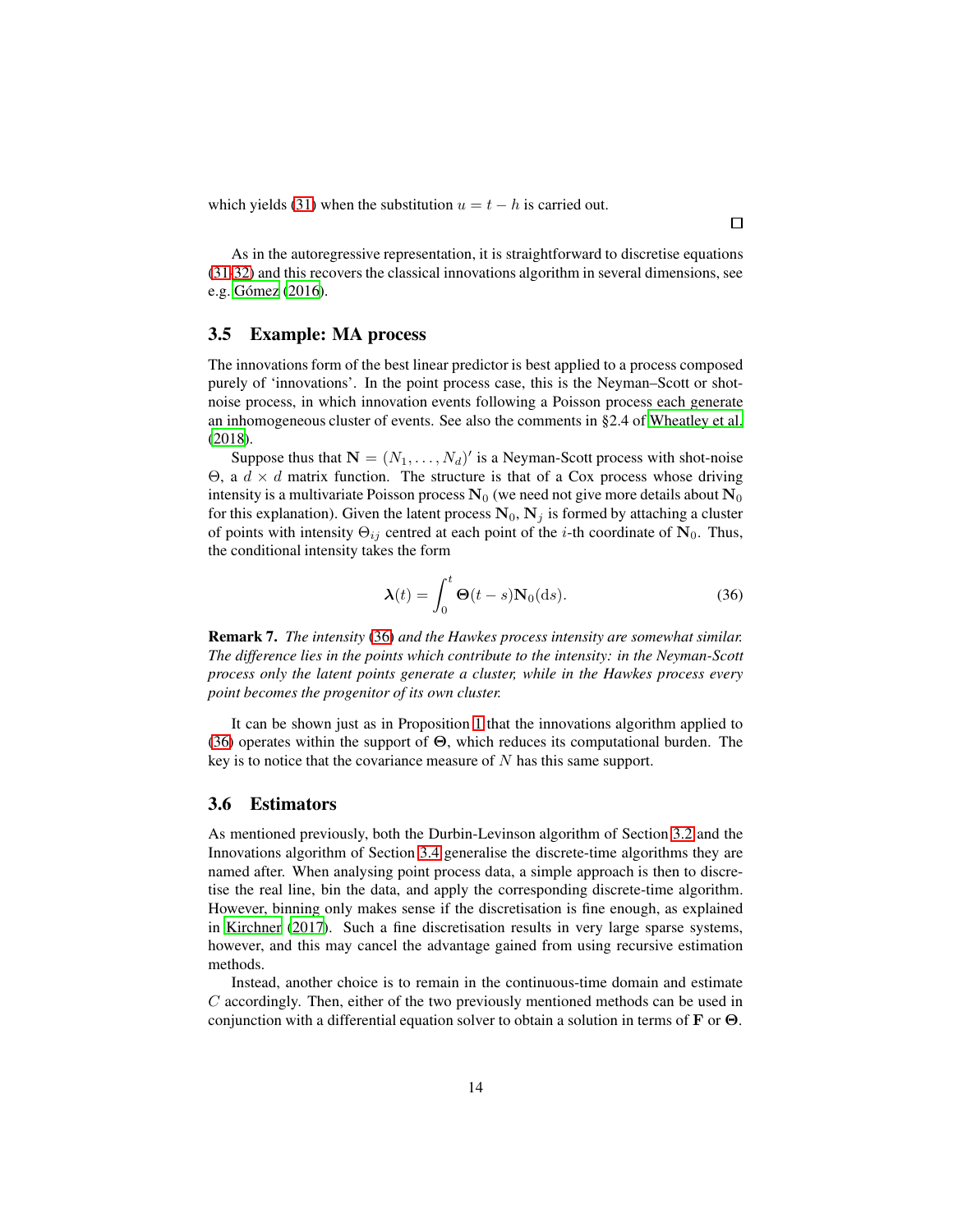In spatio-temporal processes, C is most commonly estimated using a parametric kernel function. Usually, the variogram, a variant on the covariance measure, is estimated instead, but this does not impact our work. If C is defined using a parameter  $\beta$ , say  $C = C_{\beta}$ , we could for instance estimate  $\beta$  by least-squares. Common parametric forms for  $C$  include the Brownian, Matérn and squared exponential kernels.

Another option is to estimate  $C$  non-parametrically, but it is not clear how to do this for general marks. In the case of a spatial process on the plane, some authors [\(Huang et al., 2011\)](#page-15-13) have proposed a spectral approach since this yields a smooth estimate, but this does not seem to generalise in a straightforward way.

# 4 Numerical illustration

#### 4.1 Simulations

[Bacry and Muzy \(2016\)](#page-15-1) solve a discretised version of the Wiener-Hopf equation using a Nyström method after estimating the covariance  $c(t)$  (or rather, the related conditional law densities) in a non-parametric fashion. This is analogous to solving the discretetime system of equations by direct inversion, which is not optimal. A first improvement over existing methods for computing the best linear predictor is then to discretise the continuous-time relationships after estimating  $C$  and solve the matrix equations by exploiting the Toeplitz structure of the problem. The solution could be found on the order of  $O(p^2)$  operations rather than  $O(p^3)$ , which is a significant improvement.

## <span id="page-14-0"></span>4.2 Application to French polling data

# 5 Conclusion

We have described linear prediction of a marked point process in terms of its theory and methods. In doing so, we saw that classical concepts of linear prediction and orthogonality can be easily used in the point process setting.

While we gave some rough ideas for the practical application of linear filtering to marked point processes, it is clear that an analysis of the statistical properties of our estimators is much desired. Additionally, the case of continuous marks must be elucidated with respect to the recursive algorithms described in Section [3.](#page-9-0)

In the context of linear prediction, two models – the Hawkes and Neyman-Scott processes – played key roles, similar to the complementary roles played by  $AR(p)$  and  $MA(q)$  in time series analysis. It would therefore be worth pursuing the idea of an ARMA point process, which could become a go-to model for point process data. A good amount of progress has been made by [Wheatley et al. \(2018](#page-16-8)), who describes an EM algorithm for estimation, but several characteristics remain unclear, namely the spectral properties of the process and the construction of prediction intervals.

Finally, we did not discuss a frequency-domain approach. This has been set out in some detail in [Daley and Vere-Jones](#page-15-2) [\(2003\)](#page-15-2), and recursive estimation does not play the important role it does in a time-domain approach.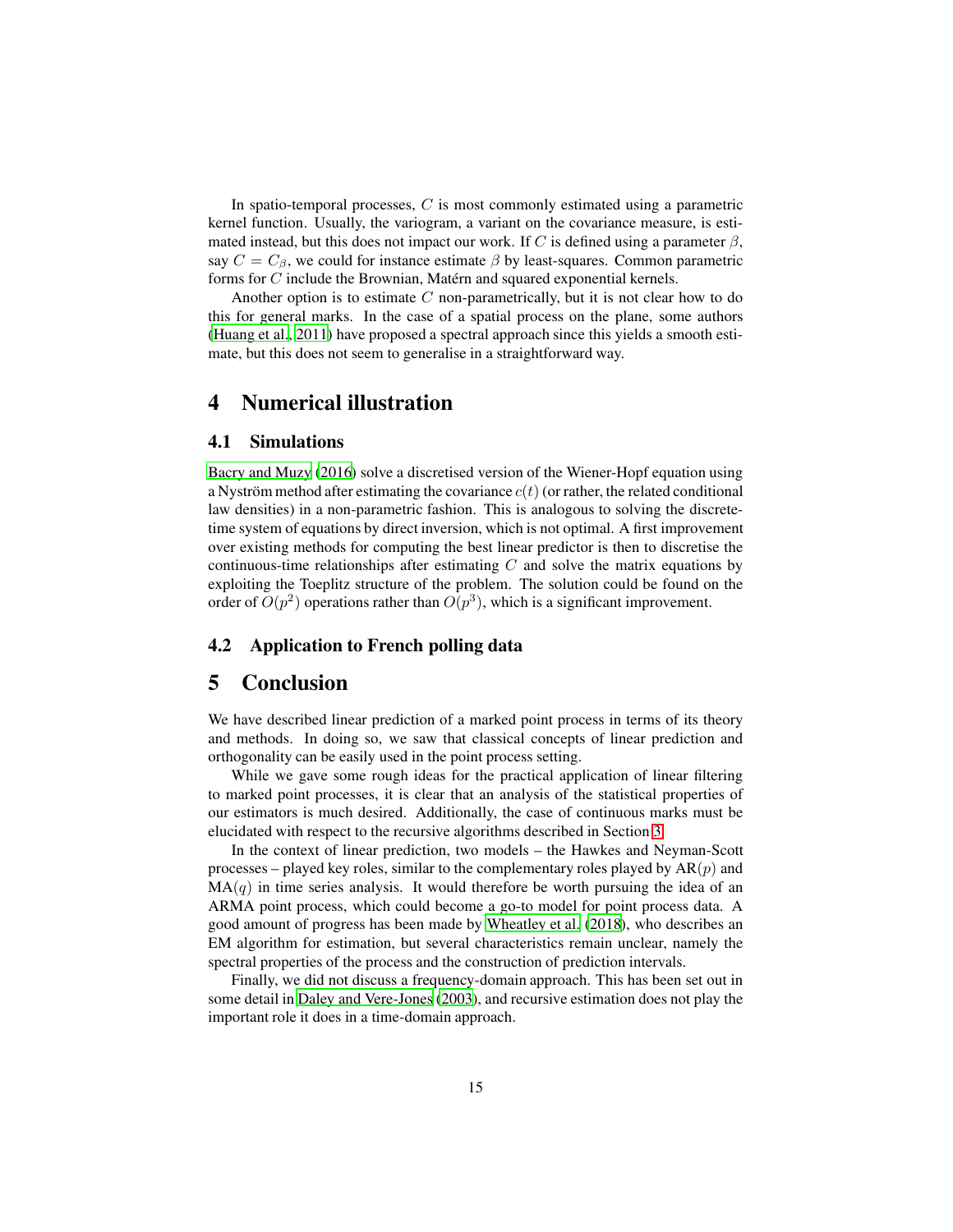# References

- <span id="page-15-1"></span>Emmanuel Bacry and Jean-Francois Muzy. First- and Second-Order Statistics Characterization of Hawkes Processes and Non-Parametric Estimation. *IEEE Transactions on Information Theory*, (4):2184–2202, April 2016.
- <span id="page-15-5"></span>Peter J. Brockwell and Richard A. Davis. *Time Series: Theory and Methods*. Springer Series in Statistics. Springer, 2. ed., reprint of the 1991 ed edition, 2006. ISBN 978-1-4419-0319-8.
- <span id="page-15-6"></span>Manon Costa, Carl Graham, Laurence Marsalle, and Viet Chi Tran. Renewal in Hawkes processes with self-excitation and inhibition. *arXiv:1801.04645 [math]*, January 2018.
- <span id="page-15-2"></span>D. J. Daley and D. Vere-Jones. *An Introduction to the Theory of Point Processes: Volume I: Elementary Theory and Methods*. Probability and Its Applications, An Introduction to the Theory of Point Processes. Springer-Verlag, second edition, 2003.
- <span id="page-15-7"></span>Peter Diggle. *Statistical Analysis of Spatial and Spatio-Temporal Point Patterns*. Number 128 in Monographs on Statistics and Applied Probability. CRC Press, Taylor & Francis Group, third edition edition, 2014. ISBN 978-1-4665-6023-9.
- <span id="page-15-4"></span>I. Ekeland and Roger Temam. *Convex Analysis and Variational Problems*. Number 28 in Classics in Applied Mathematics. Society for Industrial and Applied Mathematics, 1999. ISBN 978-0-89871-450-0.
- <span id="page-15-8"></span>E. Gabriel, J. Coville, and J. Chadœuf. Estimating the intensity function of spatial point processes outside the observation window. *Spatial Statistics*, pages 225–239, November 2017.
- <span id="page-15-12"></span>Víctor Gómez. Multivariate Time Series With Linear State Space Structure. Springer International Publishing : Imprint: Springer, 1st ed. 2016 edition, 2016. ISBN 978- 3-319-28599-3.
- <span id="page-15-3"></span>Alan G. Hawkes. Point Spectra of Some Mutually Exciting Point Processes. *Journal of the Royal Statistical Society. Series B (Methodological)*, (3):438–443, 1971.
- <span id="page-15-13"></span>Chunfeng Huang, Tailen Hsing, and Noel Cressie. Nonparametric estimation of the variogram and its spectrum. *Biometrika*, (4):775–789, 2011.
- <span id="page-15-0"></span>Thibault Jaisson. *Market Activity and Price Impact throughout Time Scales*. PhD thesis, Ecole Polytechnique, October 2015.
- <span id="page-15-9"></span>T. Kailath. The innovations approach to detection and estimation theory. *Proceedings of the IEEE*, (5):680–695, 1970.
- <span id="page-15-11"></span>T. Kailath. Some new algorithms for recursive estimation in constant linear systems. *IEEE Transactions on Information Theory*, (6):750–760, November 1973.
- <span id="page-15-10"></span>Thomas Kailath. A Note on Least Squares Estimation by the Innovations Method. *SIAM Journal on Control*, (3):477–486, August 1972.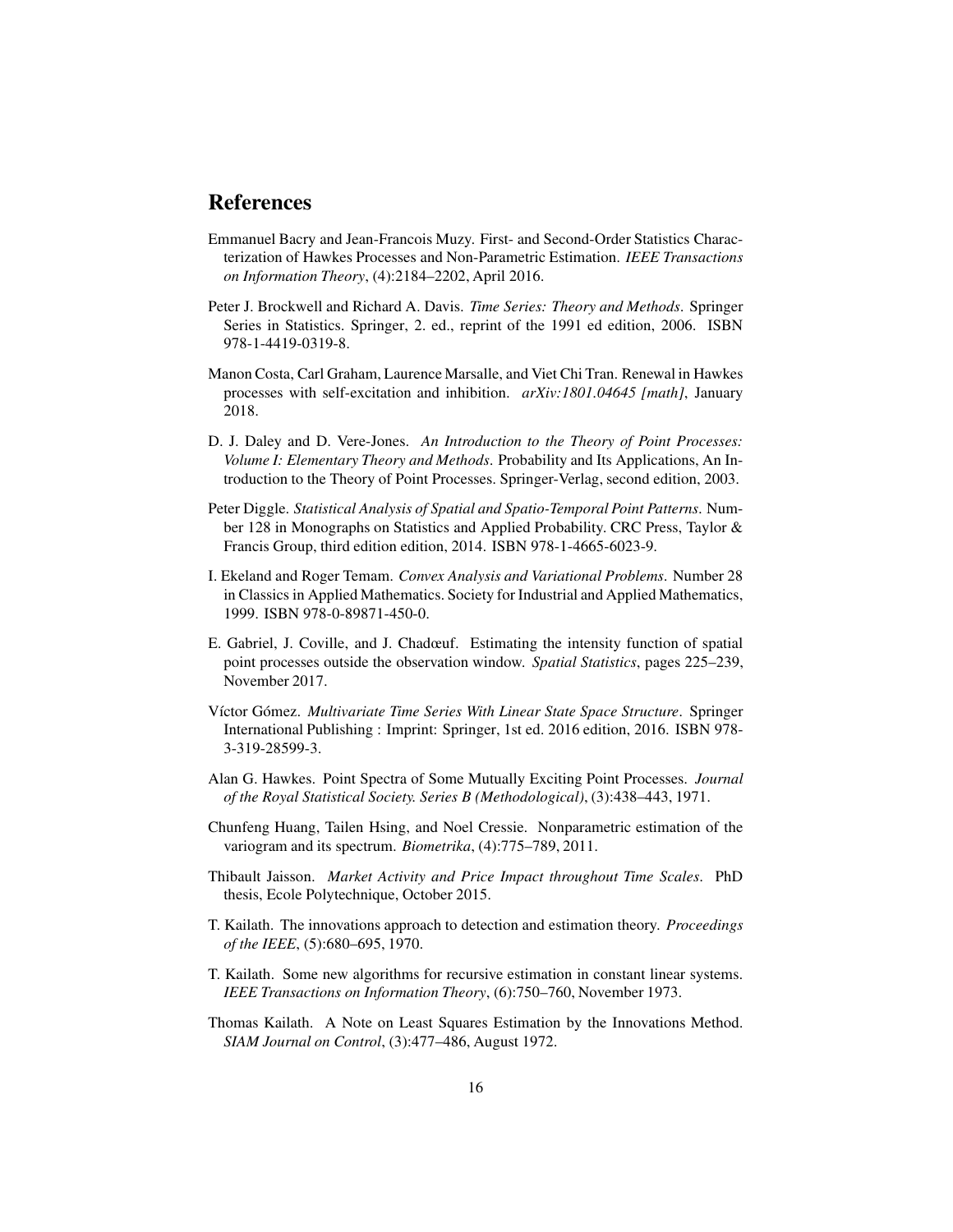- <span id="page-16-9"></span>Matthias Kirchner. An estimation procedure for the Hawkes process. *Quantitative Finance*, (4):571–595, April 2017.
- <span id="page-16-6"></span>Patrick J. Laub, Thomas Taimre, and Philip K. Pollett. Hawkes Processes. *arXiv:1507.02822 [math, q-fin, stat]*, July 2015.
- <span id="page-16-0"></span>Anders Lindquist. Optimal control of linear stochastic systems with applications to time lag systems. *Information Sciences*, pages 81–124, January 1973.
- <span id="page-16-4"></span>Anders Lindquist. Optimal Filtering of Continuous-Time Stationary Processes by Means of the Backward Innovation Process. *SIAM Journal on Control*, (4):747– 754, November 1974.
- <span id="page-16-5"></span>Anders Lindquist. On Fredholm integral equations, Toeplitz equations and Kalman-Bucy filtering. *Applied Mathematics & Optimization*, (4):355–373, December 1975.
- <span id="page-16-2"></span>G. Sidhu and T. Kailath. Development of new estimation algorithms by innovations analysis and shift-invariance properties (Corresp.). *IEEE Transactions on Information Theory*, (6):759–762, November 1974a.
- <span id="page-16-3"></span>Gursharan S. Sidhu and Thomas Kailath. The shift-invariance approach to continuoustime fast estimation algorithms. In *1974 IEEE Conference on Decision and Control Including the 13th Symposium on Adaptive Processes*, pages 839–845, November 1974b.
- <span id="page-16-8"></span>Spencer Wheatley, Michael Schatz, and Didier Sornette. The ARMA Point Process and its Estimation. *arXiv:1806.09948 [math, stat]*, June 2018.
- <span id="page-16-7"></span>P. Whittle. On the Fitting of Multivariate Autoregressions, and the Approximate Canonical Factorization of a Spectral Density Matrix. *Biometrika*, (1/2):129–134, 1963.
- <span id="page-16-1"></span>Norbert Wiener. *Extrapolation, Interpolation, and Smoothing of Stationary Time Series: With Engineering Applications*. MIT Press, August 1949. ISBN 978-0-262- 23002-5.

# 6 Appendix

#### 6.1 Proof of Theorem [1](#page-7-1)

Recall that up to a constant,

$$
\left\| \widehat{\lambda}(t,B) - \lambda(t,B) \right\|^2 = \left\| \widehat{\lambda}(t,B) \right\|^2 - 2 \left\langle \widehat{\lambda}(t,B), \lambda(t,B) \right\rangle
$$

and that we may write  $\widetilde{N} = N - \mathbb{E}[N]$  the centred version of N (and similarly with the other processes). Suppressing in the notation for now the dependence on  $s$ , we then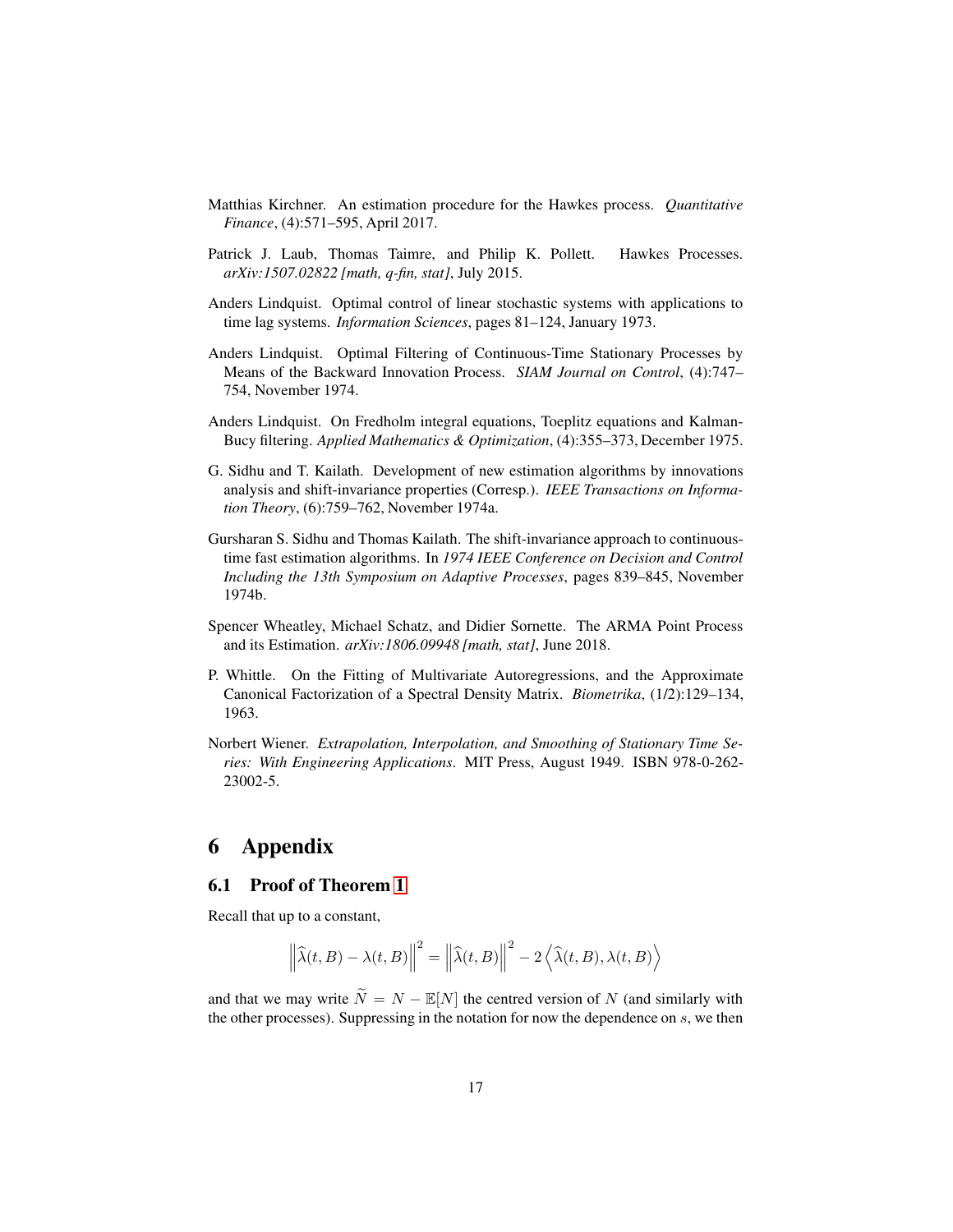find that

$$
\begin{split}\n\|\widehat{\lambda}(t,B)\|^{2} &= \mathbb{E}\left[\left(\widehat{\lambda}_{0}(B)+\int_{-\infty}^{s}\int_{\mathbf{M}}G(t,u,B,\mu)N(\mathrm{d}u,\mathrm{d}\mu)-\overline{\lambda}F(B)\right)^{2}\right] \\
&= \mathbb{E}\left[\left(\int_{-\infty}^{s}\int_{\mathbf{M}}G(t,u,B,\mu)\widetilde{N}(\mathrm{d}u,\mathrm{d}\mu)\right)^{2}\right] \\
&= \mathbb{E}\left[\int_{-\infty}^{s}\int_{\mathbf{M}}\int_{-\infty}^{s}\int_{\mathbf{M}}G(t,u,B,\mu)G(t,v,B,z)\widetilde{N}(\mathrm{d}u,\mathrm{d}\mu)\widetilde{N}(\mathrm{d}v,\mathrm{d}z)\right] \\
&= \int_{-\infty}^{s}\int_{\mathbf{M}}\int_{-\infty}^{s}\int_{\mathbf{M}}G(t,u,B,\mu)G(t,v,B,z)\,\mathbb{E}\left[\widetilde{N}(\mathrm{d}u,\mathrm{d}\mu)\widetilde{N}(\mathrm{d}v,\mathrm{d}z)\right] \\
&= \int_{-\infty}^{s}\int_{\mathbf{M}}\int_{-\infty}^{s}\int_{\mathbf{M}}G(t,u,B,\mu)G(t,v,B,z)\left[\mathrm{d}u\,C_{2}(d(u-v),\mathrm{d}\mu,\mathrm{d}z)+\overline{\lambda}F(\mathrm{d}\mu)\delta(\mu-z)\delta(u-v)\mathrm{d}u\right] \\
&= \int_{-\infty}^{s}\int_{\mathbf{M}}\int_{-\infty}^{s}\int_{\mathbf{M}}G(t,u,B,\mu)G(t,v,B,z)C_{2}(d(u-v),\mathrm{d}\mu,\mathrm{d}z)+\int_{-\infty}^{s}\int_{\mathbf{M}}\overline{\lambda}G(t,u,B,\mu)^{2}F(\mathrm{d}\mu)\mathrm{d}u\n\end{split}
$$

by stationarity. For the second term,

$$
\langle \hat{\lambda}(t, B), \lambda(t, B) \rangle = \langle \hat{\tilde{\lambda}}(t, B), \tilde{\lambda}(t, B) \rangle
$$
  
=  $\mathbb{E} \left[ \int_{-\infty}^{s} \int_{\mathbf{M}} G(t, u, B, \mu) \tilde{\lambda}(t, B) \tilde{N}(\mathrm{d}u, \mathrm{d}\mu) \right]$   
=  $\int_{-\infty}^{s} \int_{\mathbf{M}} G(t, u, B, \mu) C_2(t - u, \mathrm{d}\mu, B) \mathrm{d}u.$ 

Note that since  $t < u$  there is no atomic part unlike in the previous set of equations.

We see that any minimiser of the mean-square error, and the best linear predictor in particular, also minimises the following functional:

$$
J(G) := \int_{-\infty}^{s} du \int_{\mathbf{M}} G(t, u, B, \mu)
$$
  

$$
\left[ \int_{-\infty}^{s} \int_{\mathbf{M}} G(t, v, B, z) C_2(u - v, d\mu, dz) dv + \overline{\lambda} G(t, u, B, \mu)^2 F(d\mu) - 2C_2(t - u, d\mu, B) \right]
$$

The minimiser  $G^*$  of the above quantity necessarily verifies

$$
\left.\mathrm{d}_\gamma J(G)\right|_{G=G^*}=0
$$

where  $d_{\gamma}F$  is the Gateaux derivative of a functional F in the direction  $\gamma$ . Applying this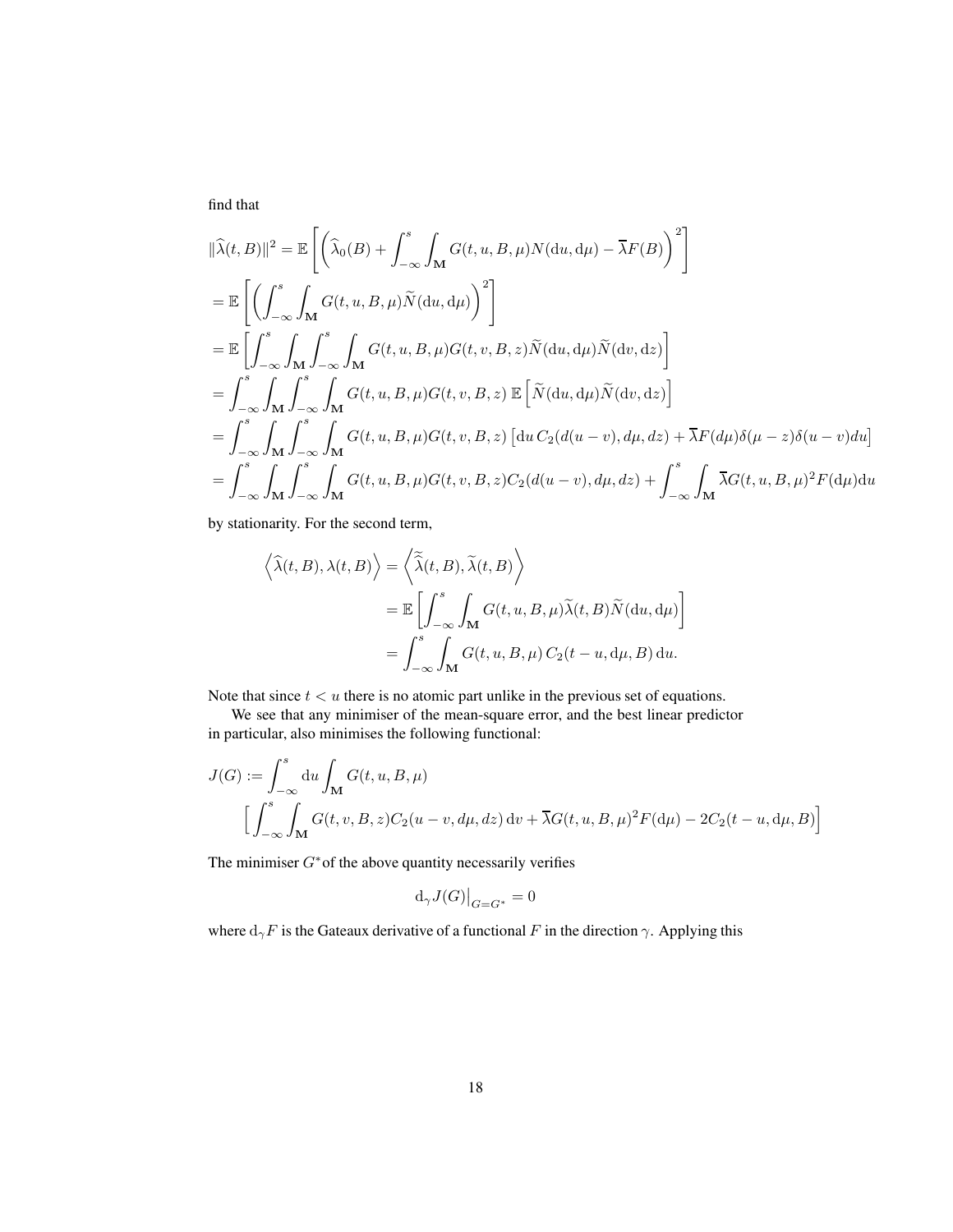to J with a generic test function  $\gamma$ , we find

$$
J(G^* + p\gamma) - J(G^*) = p^2 \int_{-\infty}^s du \int_M \gamma(t, u, B, \mu) \int_{-\infty}^s \int_M \gamma(t, v, B, z) C_2(u - v, d\mu, dz) dv
$$
  
+  $p^2 \int_{-\infty}^s du \int_M \overline{\lambda} F(d\mu) \gamma(t, u, B, \mu) \gamma(t, u, B, \mu)$   
-  $2p \int_{-\infty}^s du \int_M \gamma(t, u, B, \mu) C_2(t - u, d\mu, B)$   
+  $p \int_{-\infty}^s du \int_M \gamma(t, u, B, \mu) \int_{-\infty}^s \int_M G^*(t, v, B, z) C_2(u - v, d\mu, dz) dv$   
+  $p \int_{-\infty}^s du \int_M \gamma(t, u, B, \mu) \overline{\lambda} F(d\mu) G^*(t, u, B, \mu)$   
+  $p \int_{-\infty}^s du \int_M G^*(t, u, B, \mu) \int_{-\infty}^s \int_M \gamma(t, v, B, z) C_2(u - v, d\mu, dz) dv$   
+  $p \int_{-\infty}^s du \int_M G^*(t, u, B, \mu) \overline{\lambda} F(d\mu) \gamma(t, u, B, \mu)$ 

The first two terms are  $o(p)$ , and gathering together the other terms we find

$$
\frac{J(G^* + p\gamma) - J(G^*)}{p} = \int_{-\infty}^s du \int_{\mathbf{M}} \gamma(t, u, B, \mu) \left[ 2\overline{\lambda} F(\mathrm{d}\mu) G^*(t, u, B, \mu) - 2C_2(t - u, \mathrm{d}\mu, B) + 2 \int_{-\infty}^s \int_{\mathbf{M}} G^*(t, v, B, z) C_2(u - v, \mathrm{d}\mu, \mathrm{d}z) \, \mathrm{d}v \right] + o(1).
$$

Since the test function  $\gamma$  is arbitrary, a necessary condition for an optimal solution  $G^*$ is that the integrand in square brackets vanishes identically, that is,

$$
C_2(t-u,\mathrm{d}\mu,B) = \overline{\lambda}F(\mathrm{d}\mu)G^*(t,u,B,\mu) + \int_{-\infty}^s \int_{\mathbf{M}} G^*(t,v,B,z)C_2(u-v,\mathrm{d}\mu,\mathrm{d}z) \,\mathrm{d}v
$$
\n(37)

or in integral form,

$$
C_2(t-u, A, B) = \overline{\lambda}F(A)G^*(t, u, B, A) + \int_{-\infty}^s \int_M G^*(t, v, B, z)C_2(u-v, A, dz) dv
$$
\n(38)

for every  $u > 0$  and  $A \in \mathcal{M}$ .

# 6.2 Discretisation of the forward differential system

In [Whittle \(1963](#page-16-7)), the best linear predictor coefficients  $A_{p,1}, \ldots, A_{p,k}$  of order p for a multivariate process  $x_t$  are found by solving the forward and backward Yule-Walker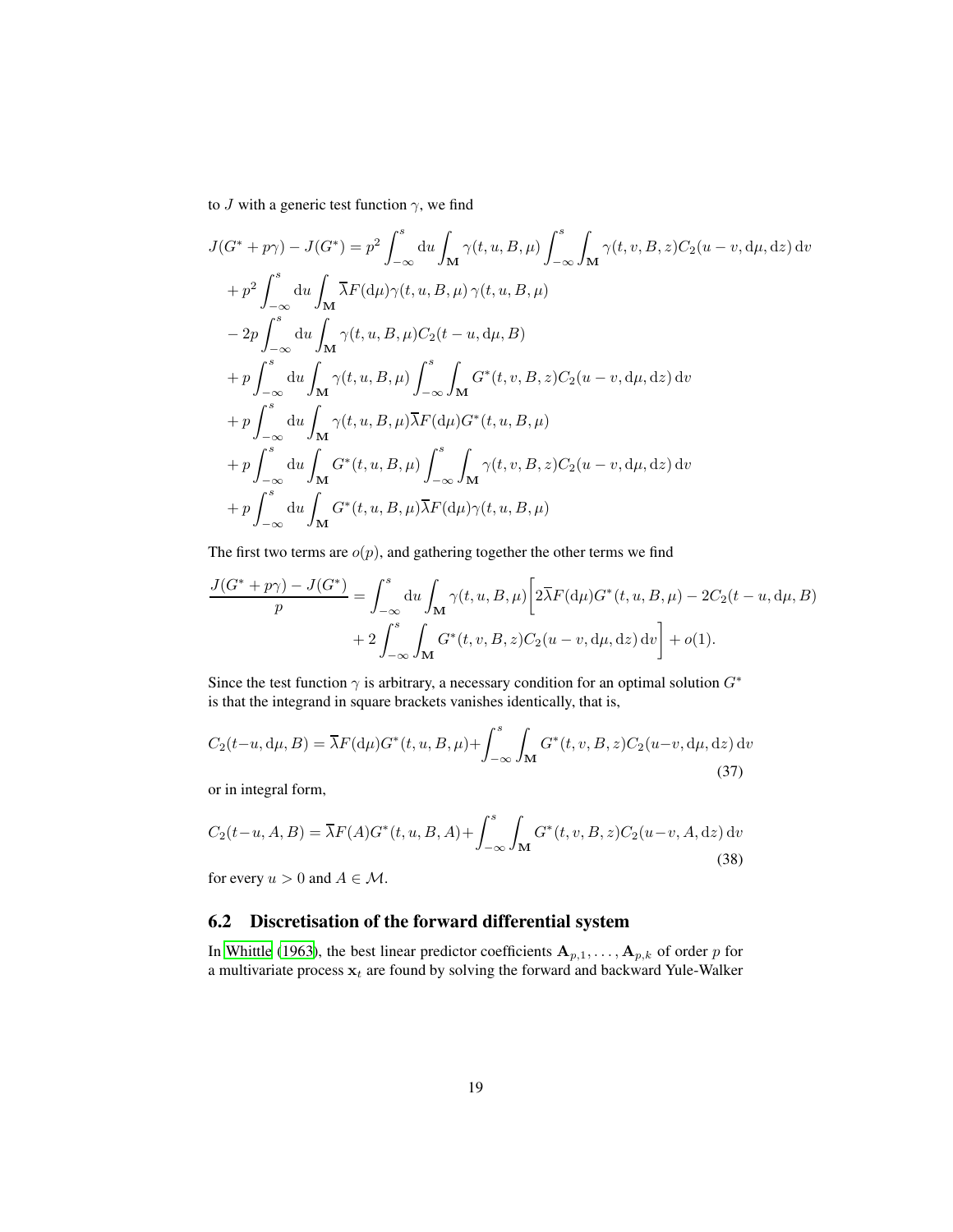equations,

$$
\sum_{k=0}^{p} \mathbf{A}_{p,k} \mathbf{\Gamma}_{j-k} = 0 \ (j = 1, \dots, p)
$$
 (39)

$$
\sum_{k=0}^{p} \mathbf{A}_{p,k} \mathbf{\Gamma}_{-k} = V \tag{40}
$$

and

$$
\sum_{k=0}^{p} \mathbf{A}_{p,k}^{*} \mathbf{\Gamma}_{k-j} = 0 \ (j = 1, \dots, p)
$$
 (41)

<span id="page-19-0"></span>
$$
\sum_{k=0}^{p} \mathbf{A}_{p,k}^{*} \mathbf{\Gamma}_{k} = V^{\top}.
$$
 (42)

The solution is recursively determined as

$$
\mathbf{A}_{p+1,k} = \mathbf{A}_{p,k} + \mathbf{A}_{p+1,p+1} \mathbf{A}_{p,p-k+1}^* \tag{43}
$$

$$
\mathbf{A}_{p+1,k}^* = \mathbf{A}_{p,k}^* + \mathbf{A}_{p+1,p+1}^* \mathbf{A}_{p,p-k+1}
$$
(44)

for  $k = 1, \ldots, p$  and

$$
\mathbf{A}_{p+1,p+1} = -\Delta_p \left( \mathbf{V}_p^* \right)^{-1} \tag{45}
$$

$$
\mathbf{A}_{p+1,p+1}^{*} = -\Delta_{p}^{*}(\mathbf{V}_{p})^{-1}.
$$
 (46)

where  $\Delta_p = \sum_{k=0}^p \mathbf{A}_{p,k} \Gamma_{p-k+1}$  and  $\mathbf{V}_p = \sum_{k=0}^p \mathbf{A}_{p,k} \Gamma_{-k}$ .

We will show, by analogy with [Whittle \(1963\)](#page-16-7) that a first-order discretisation of the integral equation

<span id="page-19-2"></span><span id="page-19-1"></span>
$$
K \star C = 0,\tag{47}
$$

for prescribed C and where  $K(0) = I$ , obeys these same equations. This compact representation of the Wiener-Hopf equation is obtained by modifying  $C$  and  $K$  to have atoms at the origin.

To begin, note that

$$
\frac{\partial K}{\partial t}(t,s) = \Gamma(t)K^*(t,t-s)
$$

is discretised to

$$
K_{t+1,s} - K_{t,s} = \Gamma_t K_{t,t-s}^* = K_{t+1,t+1} K_{t,t-s}^*
$$

which corresponds to [\(43\)](#page-19-0) and similarly with  $K^*_{t+1,s}$ . To establish [\(45-](#page-19-1)[46\)](#page-19-2) suppose that a solution  $K(t, s)$  is known for  $0 \le s \le t$ , such that

$$
\int_0^t K(t, u)C(s - u) = 0
$$